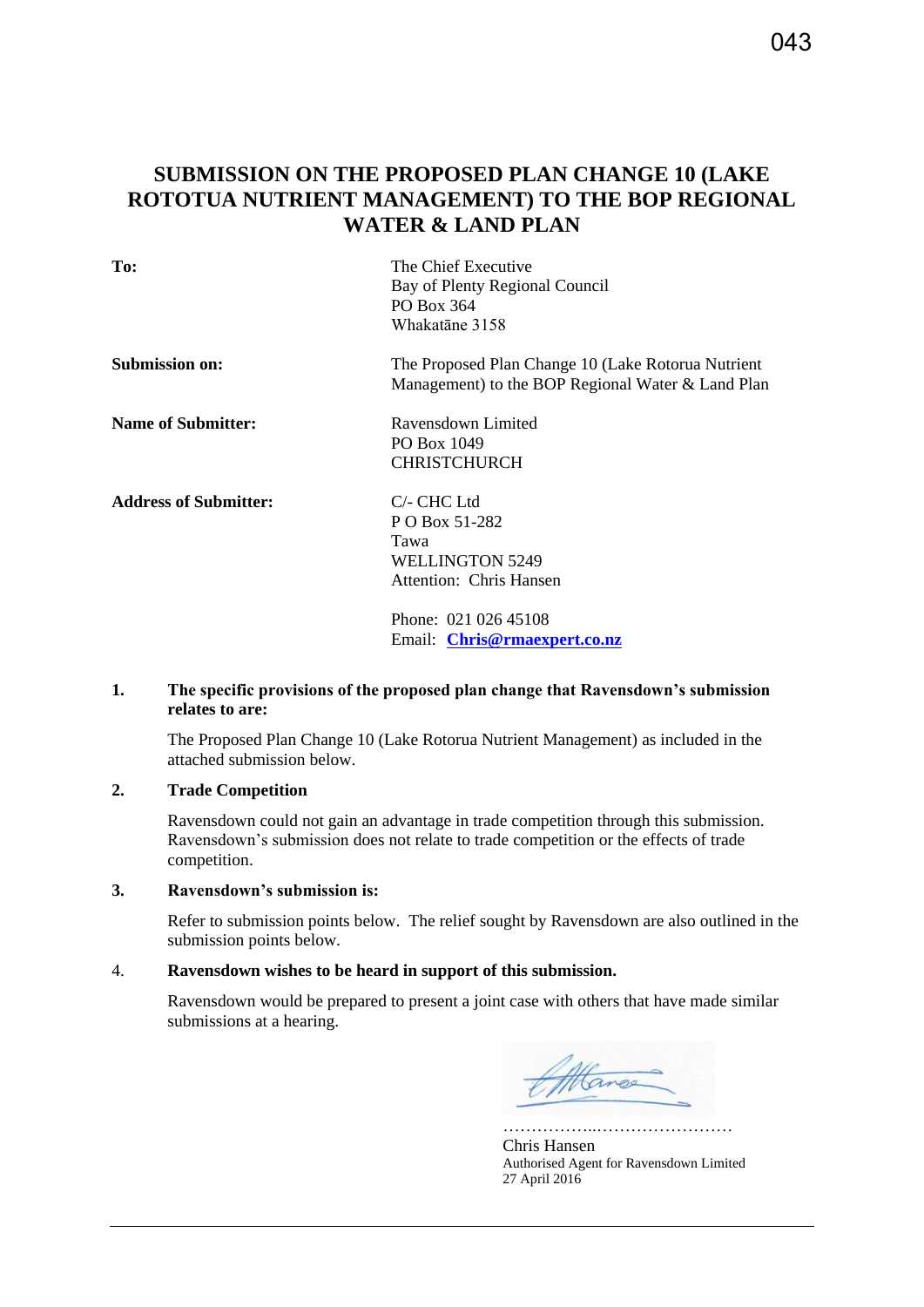# **SUBMISSION ON PROPOSED PLAN CHANGE 10 (LAKE ROTORUA NUTRIENT MANAGEMENT) TO THE BOP REGIONAL WATER & LAND PLAN**

# **1 Introduction**

The following submission is made on behalf of Ravensdown Limited (Ravensdown) to Proposed Plan Change 10 (Lake Rotorua Nutrient Management) (Proposed PC10) to the BOP Regional Water & Land Plan (RW&LP).

Ravensdown takes an interest in regional plans from two perspectives – how plan provisions affect their own manufacture and storage activities (there are no stores within the area covered by Proposed PC10) and how the plan provisions may affect the users of their products. When considering plans Ravensdown wishes to ensure planning provisions are enabling and are not unduly restrictive.

In this context, Ravensdown is mindful that the purpose of the Resource Management Act 1991 (RMA) is to promote the sustainable management of natural and physical resources, while achieving a number of outcomes, including avoiding, remedying or mitigating the actual or potential adverse environmental effects of an activity. Ravensdown therefore seeks for plans to recognise that the RMA enables activities and anticipates environmental effects will occur, so long as these effects are managed to levels considered acceptable by the community. The RMA does not anticipate no development or zero effects from activities.

Ravensdown's submission is divided into two parts: Part I provides some general comments on Proposed PC10 and provides comment on the key matters of concern. Part II provides specific comment on the Proposed PC10 provisions, and the amendments sought by Ravensdown to address the key matters of concern addressed in Part I.

Ravensdown has been involved extensively in regional plans throughout New Zealand and has been involved in different processes in different regions. Ravensdown has found it particularly helpful where councils have entered into pre-hearing meetings or mediation with submitters, to explore submission points and identified possible agreed solutions prior to hearings. This has meant only matters that are outstanding proceed to hearings, and the time and effort (and costs) involved in attending hearings is minimised.

The Auckland Unitary Plan process is a case in point, where Council provides a marked-up version of the plan provisions based on their review of submissions. This marked up version is then used in mediation with an Independent Mediator where parties review the Council's suggested amendments, and any further amendments that are agreed through the mediation. A formal record of the mediation is circulated to all parties. The agreed marked up version then becomes the basis of the Council Officer evidence which addresses the outstanding matters.

Ravensdown would highly recommend Environment Bay of Plenty adopt such an approach to submissions on the Proposed PC10.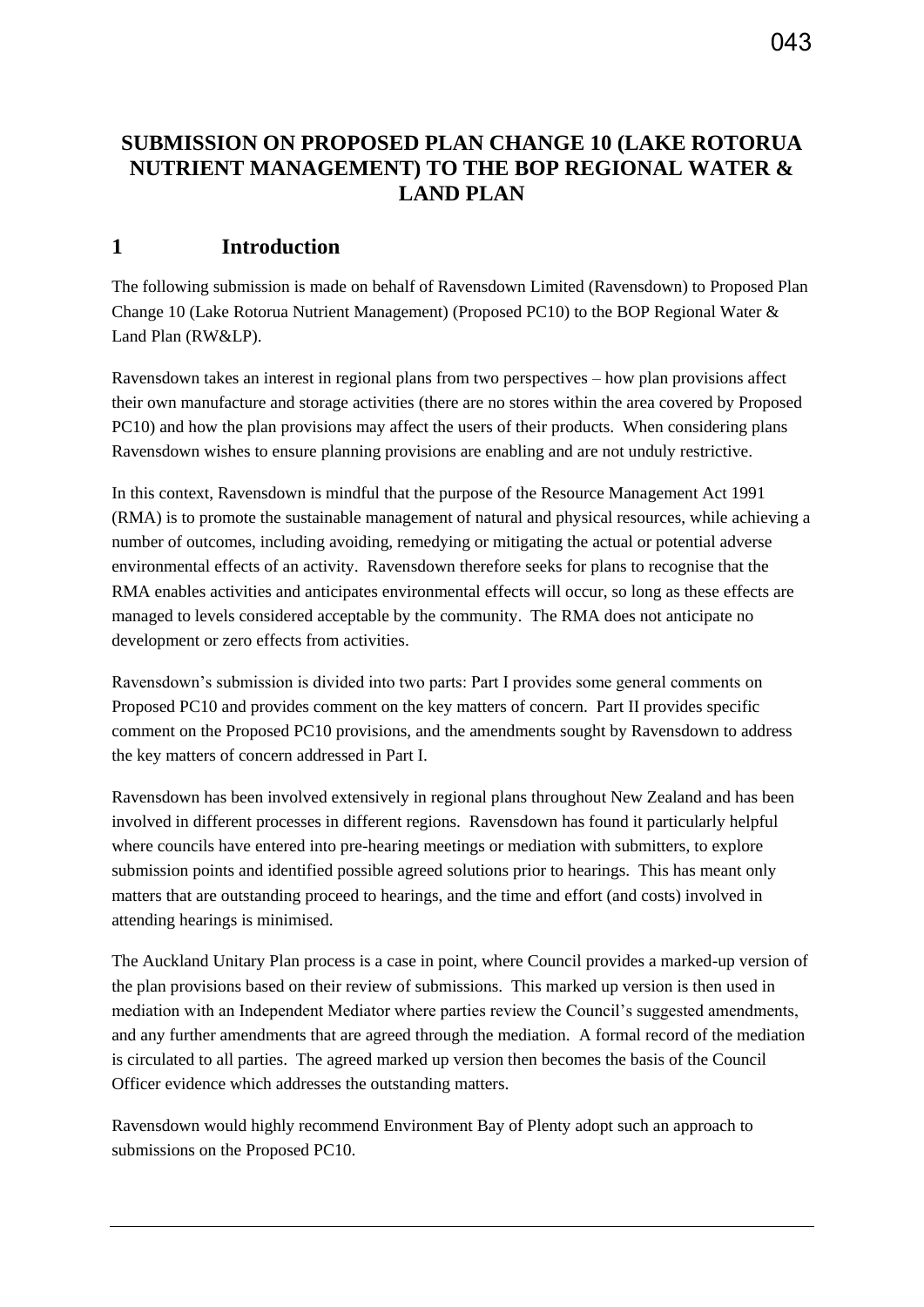# **2 Part I - General Comment on the Proposed PC10**

# **2.1 General Support**

Ravensdown generally supports the intent of Proposed PC10 to meet the requirements of the Regional Policy Statement (RPS), and the overall approach adopted subject to amendments to address the matters raised in this submission.

In particular, Ravensdown supports:

- The intention to reduce the nitrogen load into Lake Rotorua from a variety of sources to achieve the 2032 sustainable lake load required by the RPS;
- The determination of individual Nutrient Discharge Allowances that must be achieved by 2032;
- The allowance of authorised transfer of nitrogen loss entitlements between properties/farming enterprises from 1 July 2022;
- The intention of finishing the limit setting process, in relation to water quality and quantity, by 2023;
- The use of property/farming enterprise specific Management Plans and reliance on good management practices;
- The enabling nature of a number of the policies and rules, including a range of permitted activities and the use of controlled activities;
- The use of OVERSEER to estimate the nitrogen losses from land.

# **2.2 Matters Need Addressing**

Notwithstanding the matters supported above, the following matters have been identified by Ravensdown as needing addressing in the Proposed PC10.

## Complexity and Clarity

Ravensdown considers that overall rule regime is overly complex and confusing. There are a range of reasons for this complexity and confusion including:

- The inconsistent use OVERSEER versions:
- The benchmarking approach;
- Restrictions on transferring nitrogen losses;
- Not requiring property/farm enterprises to reduce its nitrogen loss below the bottom of the relevant sector nitrogen loss range; and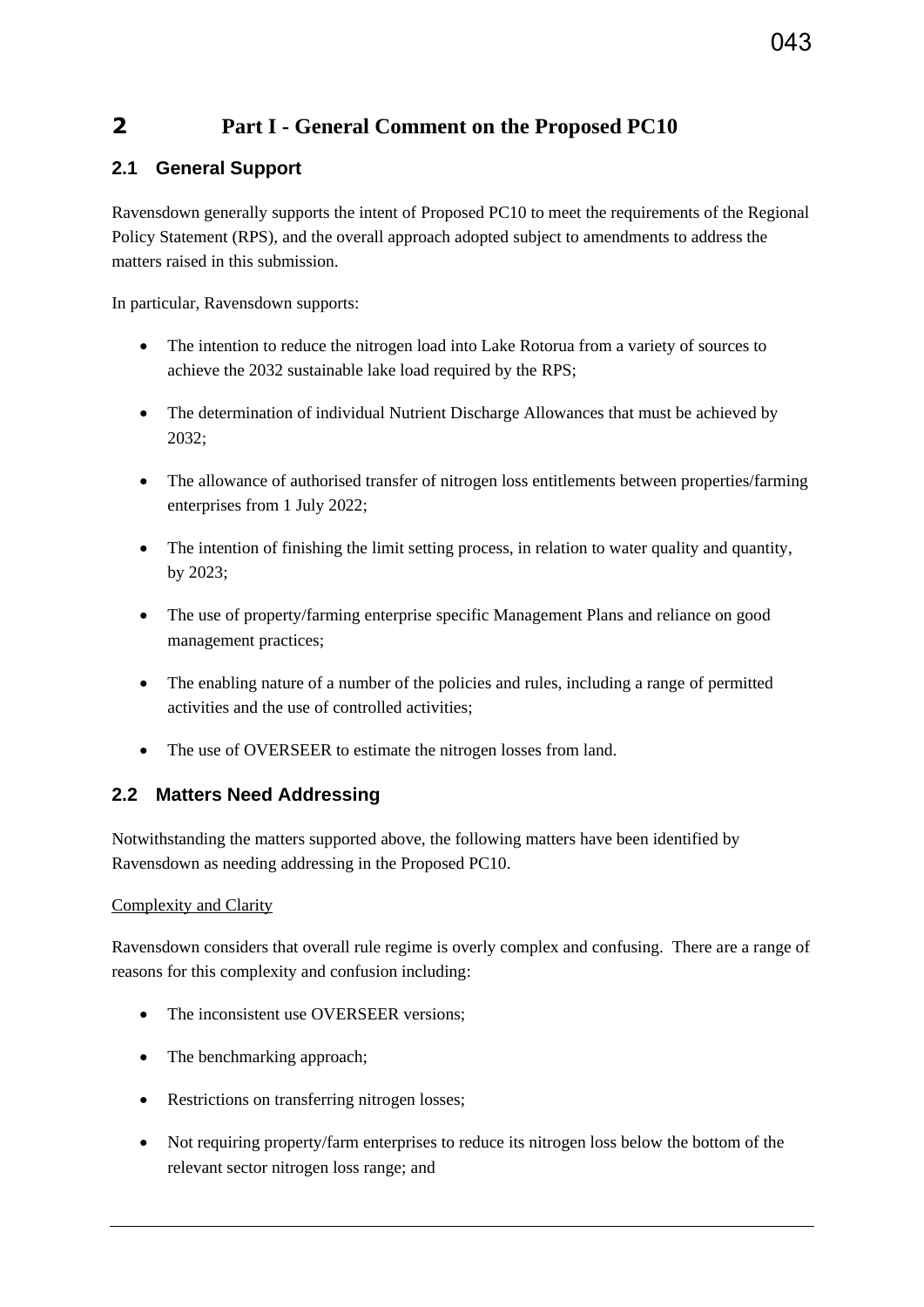• The level of detail included in the rules.

A number of these matters are discussed below or addressed in the submission points on particular provisions in Part II below.

#### Managing Nutrient Losses

Ravensdown notes Proposed PC 10 provisions intend to manage nutrient losses *"onto or from land"*. Ravensdown opposes the intention to manage nitrogen inputs. Ravensdown considers the focus should be on the loss of nitrogen from the land. Nitrogen inputs can be managed through implementing good management practices for nutrient management, including compliance with the Code of Practice for Fertiliser Use.

### Inconsistent use of OVERSEER versions

Ravensdown notes Proposed PC 10 uses OVERSEER 5.4 to determine the Integrated Framework annual catchment loads and reductions and pastoral farming sector proportional reductions, but uses OVERSEER 6.2.0 to determine sector contributions and nitrogen discharge allowances. The use of OVERSEER 5.4 is a concern as these values will be dated and may relate to properties now sold or operating differently now. Furthermore, OVERSEER 6.2.0 has also been updated and once the version is updated, it is no longer available for use. Ravensdown does not consider it is appropriate to have the fundamental building block of the approach in Proposed PC 10, the Integrated Framework, being based on OVERSEER 5.4 which is now redundant, and it is not appropriate to identify one version of OVERSEER (such as for compliance). A plan change will be required when OVERSEER versions change and are no longer available for use.

#### OVERSEER Reference Files

Ravensdown is concerned how OVERSEER reference files are used within Proposed PC 10. As well as potential ownership of the files and privacy issues, Ravensdown is concerned that the reference files will change with versions of OVERSEER and as land use changes. Ravensdown would prefer to keep OVERSEER reference files outside of the plan provisions, as Environment Canterbury (ECan) has recently done with its Plan Change 3. In that case, everything associated with the reference file has been kept outside of the plan, and Plan Change 3 includes a schedule that outlines the methodology to be used when changes to OVERSEER results in a change in reference files.

## Reference to Good Management Practices (GMP)

Ravensdown strongly supports the adoption of Good Management Practices (GMP) in every land and water regional it submits on. GMP is a relevant and effective method that results in nutrient management at the farm level that assists with achieving the water quality outcomes sought for the catchment or region. While Policy WL 6B (a) intends the use of GMP (it uses the term *'on-farm best management practice'*) Ravensdown is concerned that GMP has not been brought through into the plan provisions including the policies and rules. Currently only Method LR M5(e) and a definition refer to good/best management practice.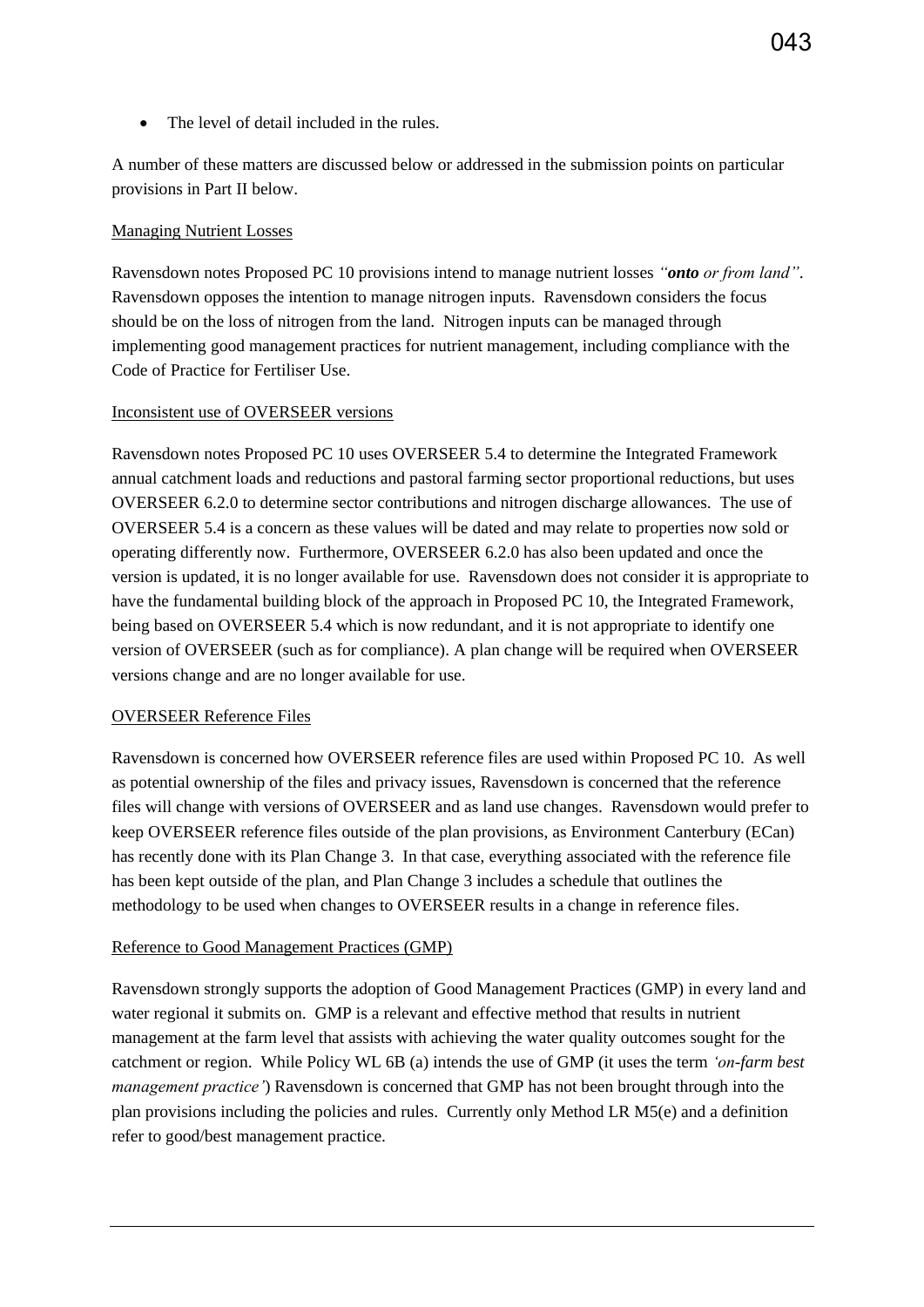While Ravensdown accepts that Bay of Plenty Regional Council is entitled to use any term it wishes to when referring to a management plan, Ravensdown considers the term Nitrogen Management Plan does not reflect what the intention of the management plan is, which includes managing phosphorous (Schedule LR Six; B 5 (b)). Ravensdown prefers the term Nutrient Management Plan that reflects much better the intent of the management plan, which is more than just managing nitrogen. This term has been adopted by regional councils in other regional plans.

#### Reference to Schedule LR Seven

Ravensdown is concerned that there is a lack of reference to Schedule LR Seven in the policies and rules that would assist to provide guidance as to how Nitrogen Discharge Allowances and Managed Reduction Offsets are implemented (such as in the permitted activity rules).

### Restrictions on the Transfer of Nitrogen Losses

Ravensdown is not clear on what the permitted activity condition *'There is no transfer of nitrogen loss entitlement either to or from the property/farming enterprise'* is trying to address, apart from Policy LR P7 which suggests the reason is to encourage efficient outcomes. It appears as if the plan intends to place a moratorium on any transfer of loss entitlement between properties until 2022 when transfer will be a controlled activity. By default, a non-complying activity consent is required under Rule LR R12. Such an approach is not an effects based and is not directed by the RPS provisions. It is considered that the transfer of loss entitlement should be a discretionary activity until 2022 when it is a controlled activity.

#### Activity Status

Ravensdown is concerned that the default rule for permitted activity Rule LR R1 and the controlled activity rules is non-complying activity status for activities that do not comply with the permitted or controlled activity standards Rule LR R12. This default rule is overly onerous and not appropriate for some activities that only breach one permitted or controlled activity standard. Ravensdown considers restricted discretionary activity is appropriate in such a case, with the council restricting its discretion to the permitted or controlled activity standard that is breached.

#### Benchmarking

Ravensdown considers the benchmarking provisions are confusing. In particular, it is not clear from Schedule LR One (Table LR 5) how a benchmark under the previous Rule 11 was developed; what time period or modelling was used (presumably an older OVERSEER version); and therefore the relevance as a starting point questionable and may be meaningless. Ravensdown considers this is an important matter as it leads on to the determining the percentage reduction required and then the activity status for particular activities. Ravensdown also considers a new clear policy regarding benchmarking is required.

Ravensdown would recommend Council take a revised approach to benchmarking for the next 5 years as opposed to reliance on an historical benchmark, now over ten years old, with questionable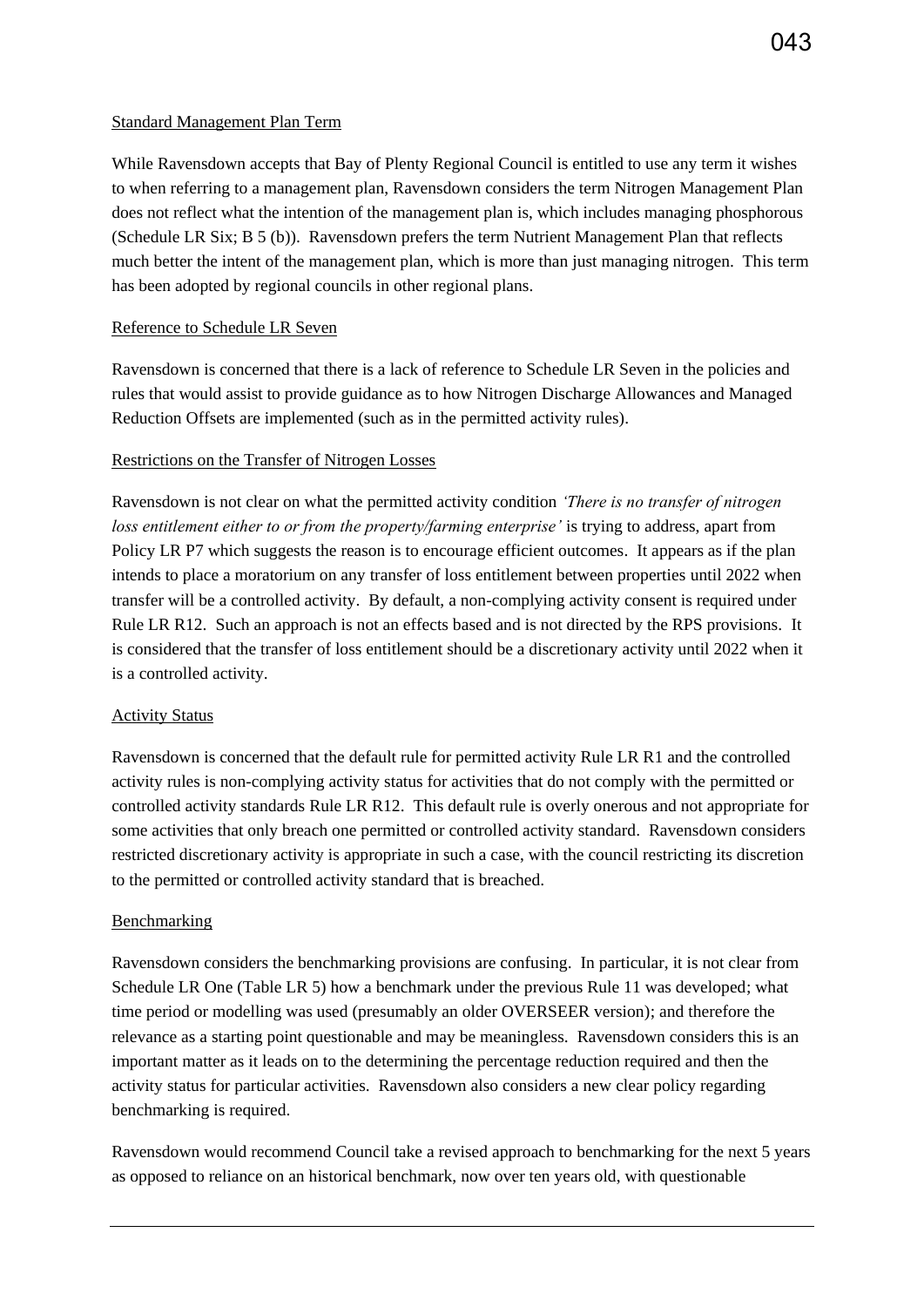To address the above matters Ravensdown has sought a number of amendments to specific provisions discussed in Part II below with the intention of ensuring the wording provides clarity and avoids confusion with any interpretation, and considers these amendments assist the Proposed PC 10 to meet the purpose of the Resource Management Act 1991 (RMA) being to promote the sustainable management of natural and physical resources.

# **3 Part II - Specific Submission Points**

In addition to the general submission points made above, a number of requested changes to provisions are set out below. However, Ravensdown's submission and relief sought are not restricted to the specific words used. While suggesting possible amendments to wording, Ravensdown generally seeks such other or alternative wording for the provisions it seeks changes to which would properly address the concerns raised in this submission.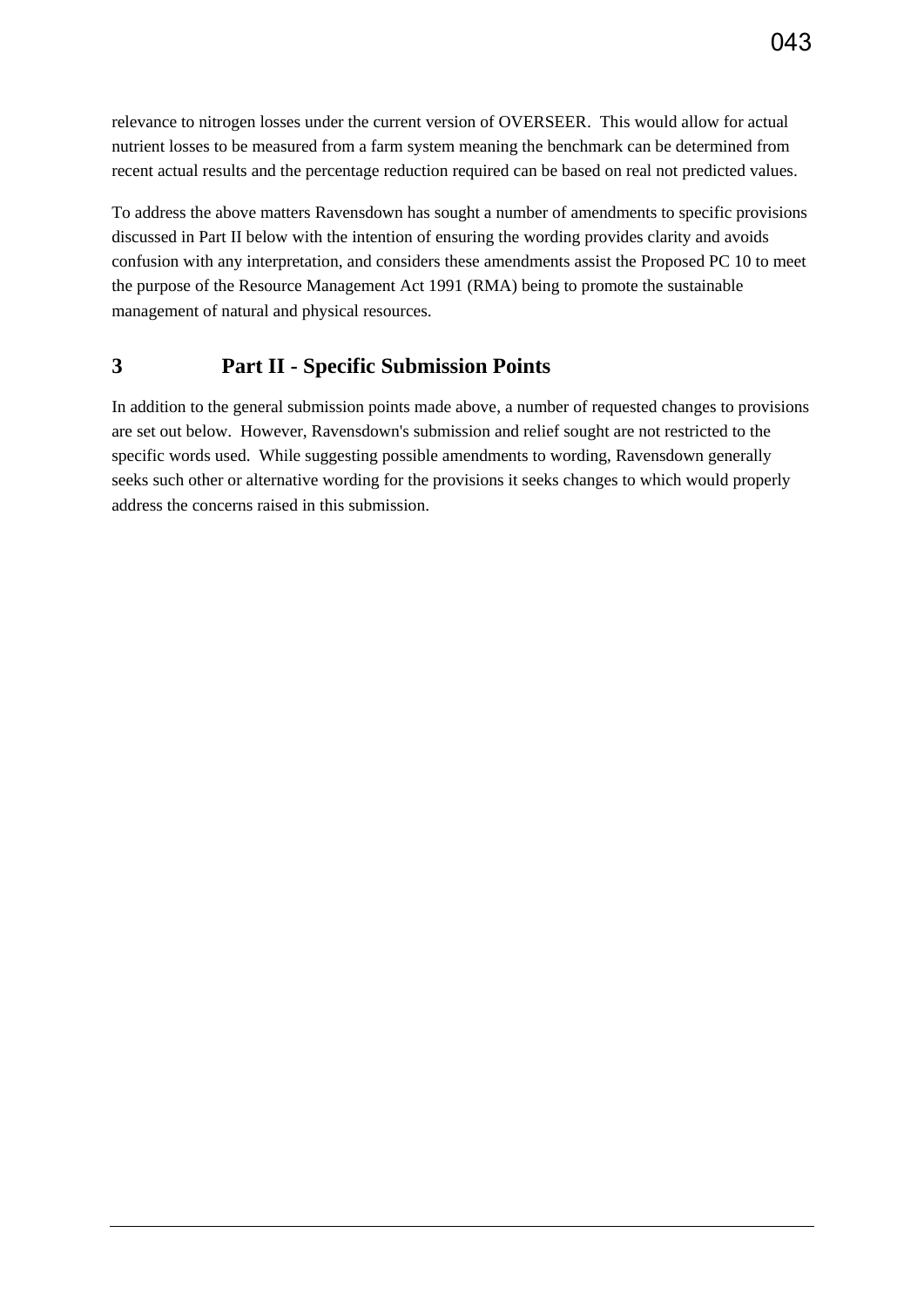| #              | Page<br>#      | <b>Reference</b>                                                             | Support/<br><b>Oppose</b>            | <b>Decision Sought</b>                                                                                                                                                                                                                                                                           | <b>Reason</b>                                                                                                                                                                                                                                                                                                                                                                                                                                                                                                           |
|----------------|----------------|------------------------------------------------------------------------------|--------------------------------------|--------------------------------------------------------------------------------------------------------------------------------------------------------------------------------------------------------------------------------------------------------------------------------------------------|-------------------------------------------------------------------------------------------------------------------------------------------------------------------------------------------------------------------------------------------------------------------------------------------------------------------------------------------------------------------------------------------------------------------------------------------------------------------------------------------------------------------------|
|                | 2              | Introduction $-$<br>adaptive management<br>approach; integrated<br>programme | Support                              | Ravensdown seeks for Council to retain the overall<br>approach outlined in the Introduction.                                                                                                                                                                                                     | Overall the approach is considered appropriate and will assist to<br>achieve the water quality outcomes sought by RPS.                                                                                                                                                                                                                                                                                                                                                                                                  |
| $\overline{2}$ | $\overline{2}$ | Table LR 2- Pastoral<br>farming sector<br>proportional<br>reductions         | Oppose in part                       | Ravensdown seeks for Council to:<br>Update Table LR 2 using latest version of<br><b>OVERSEER:</b><br>Include in the Note a need to update when<br><b>OVERSEER</b> updated;<br>Delete the reference to a particular version<br>of OVERSEER used.                                                  | While Ravensdown does not question the proportional reductions<br>proposed, it is concerned that an old version of OVERSEER has<br>been used to determine these figures. Ravensdown considers this<br>is an important building block for the Integrated Framework<br>developed in Proposed PC 10, and the figures may be inaccurate<br>for use as proposed. As discussed in Part I above, Ravensdown<br>considers any reference to a particular version of OVERSEER is<br>inappropriate.                                |
| 3              | 3              | Table LR 3 - Sector<br>contributions                                         | Oppose in part                       | Ravensdown seeks for Council to:<br>Be consistency in its use of OVERSEER;<br>Delete reference to a particular version of<br><b>OVERSEER</b> used;<br>Provide for a mechanism for updating<br>when OVERSEER changes without<br>having to undertake a plan change (as per<br>ECan Plan Change 3). | Ravensdown is concerned that OVERSEER 5.4 has been used to<br>determine the proportional reductions in Table LR 2, and<br>OVERSEER 6.2.0 has been used to determine the sector<br>contributions in Table LR 3. Ravensdown considers consistency<br>in which version of OVERSEER is used is required.<br>Ravensdown also considers it is not appropriate to lock one<br>version of OVERSEER into the plan, and a mechanism should be<br>included to address when OVERSEER is updated in future<br>without a plan change. |
| $\overline{4}$ | 5              | Policy LR P1                                                                 | Oppose in<br>part/support in<br>part | Ravensdown seeks for Council to:<br>Re-write Policy LR P1 to include an<br>$\bullet$<br>action plan for implementation and a                                                                                                                                                                     | Ravensdown considers Policy LR P1 is written as an aspirational<br>Objective rather than a policy. The current wording does not<br>provide action plan for implementing an objective or a<br>timeframe. Ravensdown supports the intent to reduce nitrogen                                                                                                                                                                                                                                                               |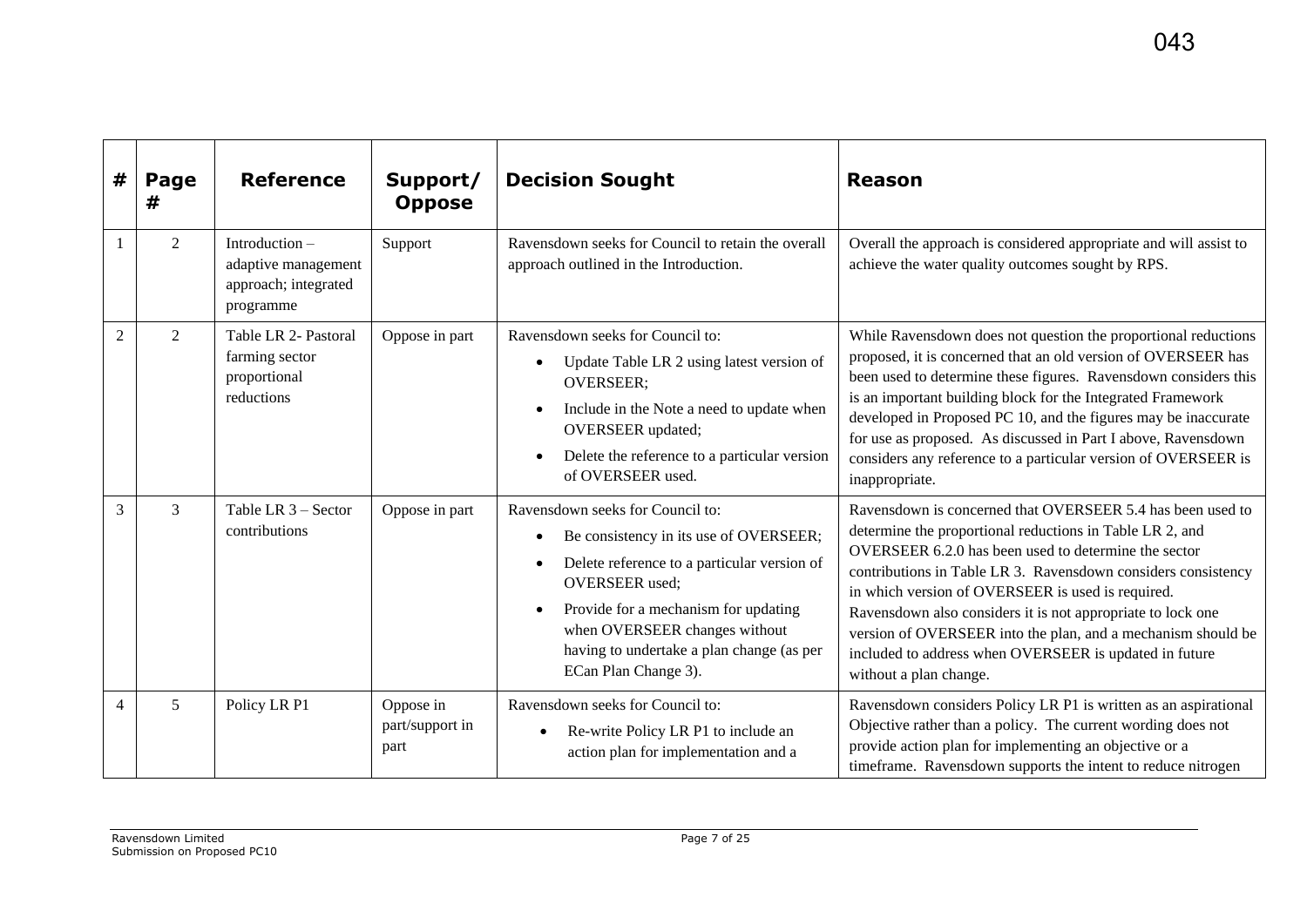|   |   |              |                                      | timeframe;<br>Retain the intent to reduce nitrogen losses<br>from land and to monitor the ongoing<br>target.                                                                                                                                                                                                                                                                                                                        | losses from land and the monitoring of the 2032 target.                                                                                                                                                                                                                                                                                                                                                                                                                                                                                                                                                                                                                                                                                                           |
|---|---|--------------|--------------------------------------|-------------------------------------------------------------------------------------------------------------------------------------------------------------------------------------------------------------------------------------------------------------------------------------------------------------------------------------------------------------------------------------------------------------------------------------|-------------------------------------------------------------------------------------------------------------------------------------------------------------------------------------------------------------------------------------------------------------------------------------------------------------------------------------------------------------------------------------------------------------------------------------------------------------------------------------------------------------------------------------------------------------------------------------------------------------------------------------------------------------------------------------------------------------------------------------------------------------------|
| 5 | 5 | Policy LR P2 | Support in part                      | Ravensdown seeks for Council to:<br>Retain the intent of the Policy LR P2;<br>Re-name the management plan to a<br>Nutrient Management Plan;<br>Amend the policy to read:<br>"implementation of good management<br>practices"                                                                                                                                                                                                        | Ravensdown supports the intent to manage phosphorus through<br>the use of management plans. However, as discussed in Part I<br>above, it considers the management plan proposed in Clause (iii)<br>should be called a Nutrient Management Plan to properly reflect<br>its purpose. Ravensdown also considers the policy should be<br>amended to read "implementation of good management<br>practices".                                                                                                                                                                                                                                                                                                                                                            |
| 5 | 5 | Policy LR P3 | Support in part                      | Ravensdown seeks for Council to:<br>Retain the intent of Policy LR P3;<br>Provide for updates to the starting<br>position and end point nitrogen load to<br>Lake Rotorua using the best available<br>science;<br>Delete reference to a particular version of<br><b>OVERSEER</b> used;<br>Provide for a mechanism for updating<br>when OVERSEER changes without<br>having to undertake a plan change (as per<br>ECan Plan Change 3). | While Ravensdown supports the intent of Policy LR P3,<br>particularly the use of best science, it seems that this policy<br>promotes the opposite of 'adaptive management' as the nitrogen<br>loads have been 'locked in'; the ROTAN model was used in<br>2011 to estimate the start position for nitrogen loss reductions,<br>and OVERSEER version 6.2.0 was superseded by version 6.2.1<br>in December 2015. It is considered inappropriate to lock in the<br>use of a previous version of OVERSEER that is not currently<br>available for use. As submitted above there should be<br>mechanisms to amend figures/data without requiring a plan<br>change.<br>Ravensdown submits that flexibility is required to update the<br>science and management approach. |
| 6 | 5 | Policy LR P4 | Oppose in<br>part/Support in<br>part | Ravensdown seeks for Council to:<br>Retain the intent of Policy LR P4 and in<br>particular the adaptive management                                                                                                                                                                                                                                                                                                                  | Ravensdown supports the adaptive management approach<br>included in the policy, and the regular reviews proposed.<br>However, as discussed in Part I above, it considers the<br>management plan proposed in Clause (iii) should be called a                                                                                                                                                                                                                                                                                                                                                                                                                                                                                                                       |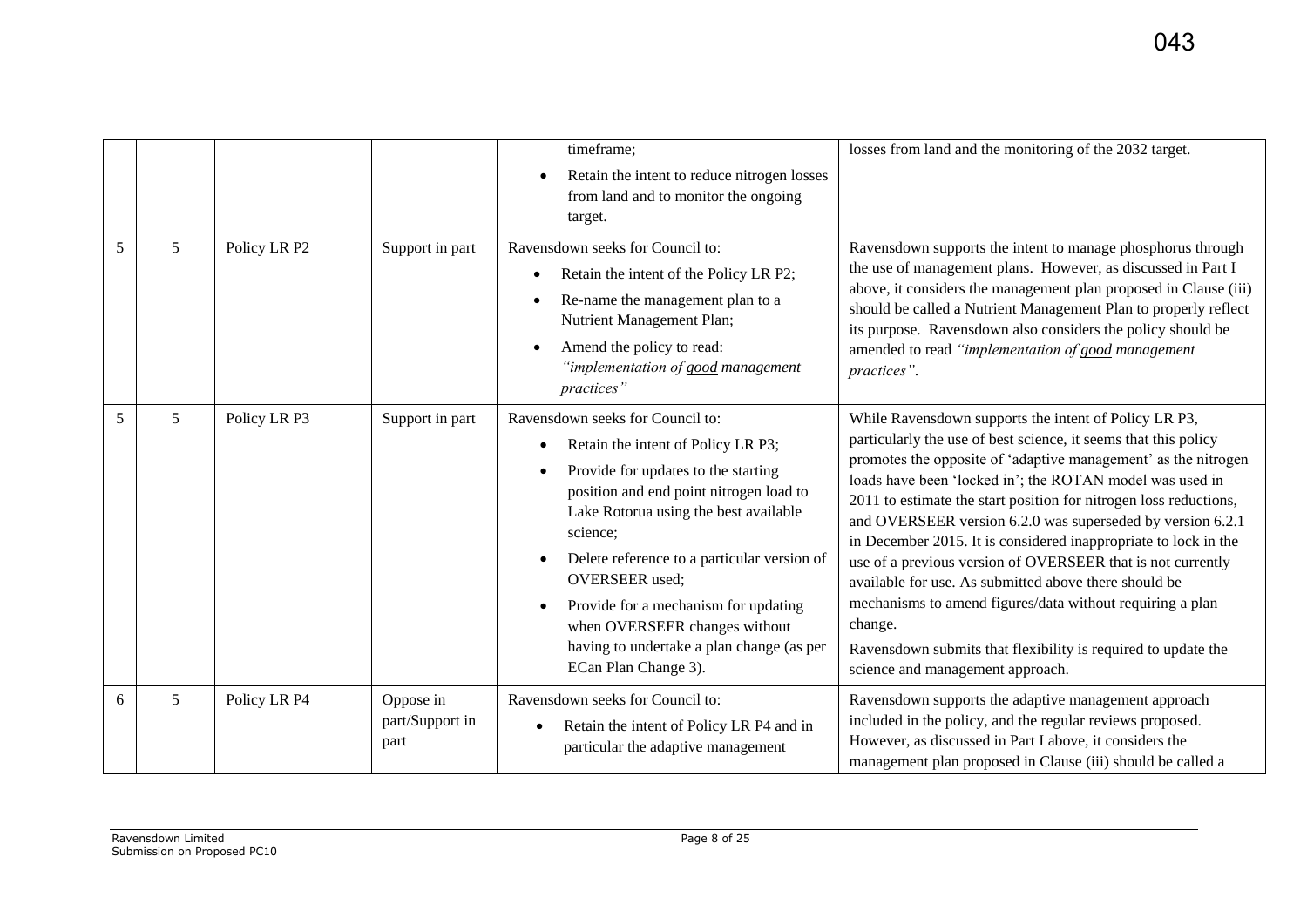|   |              |                                      | approach;<br>Re-name the management plan to a<br>Nutrient Management Plan;<br>Move the use of reference files to outside<br>the plan provisions (as per ECan Plan<br>Change 3);<br>Include the requirement for                                                                                                                                                                                                                                                                                                                                                                                                                                                | Nutrient Management Plan to properly reflect its purpose.<br>Ravensdown also considers the OVERSEER reference files<br>should sit outside of the plan provisions. Ravensdown also<br>considers this policy should require the use of good management<br>practices (GMP) to manage nutrient losses.                                                                                                                                                                                                                                                                                                                                                                                                                                                                                                                                                                                                                            |
|---|--------------|--------------------------------------|---------------------------------------------------------------------------------------------------------------------------------------------------------------------------------------------------------------------------------------------------------------------------------------------------------------------------------------------------------------------------------------------------------------------------------------------------------------------------------------------------------------------------------------------------------------------------------------------------------------------------------------------------------------|-------------------------------------------------------------------------------------------------------------------------------------------------------------------------------------------------------------------------------------------------------------------------------------------------------------------------------------------------------------------------------------------------------------------------------------------------------------------------------------------------------------------------------------------------------------------------------------------------------------------------------------------------------------------------------------------------------------------------------------------------------------------------------------------------------------------------------------------------------------------------------------------------------------------------------|
|   |              |                                      | property/farming enterprises to manage<br>nutrient loses through GMP.                                                                                                                                                                                                                                                                                                                                                                                                                                                                                                                                                                                         |                                                                                                                                                                                                                                                                                                                                                                                                                                                                                                                                                                                                                                                                                                                                                                                                                                                                                                                               |
| 6 | Policy LR P5 | Support in<br>part/oppose in<br>part | Ravensdown seeks for Council to:<br>Retain the overall intent of Policy LR P5;<br>Reference Schedule LR One to determine<br>a NDA, and Schedule LR Seven relating<br>to the transfer of a NDA;<br>Carry the intent of the policy (not to<br>require a property/farming enterprise to<br>reduce its nitrogen loss below the bottom<br>of the relevant sector loss range) into the<br>rules;<br>Implement the policy on a property basis;<br>Delete reference to a particular version of<br><b>OVERSEER</b> used;<br>Provide for a mechanism for updating<br>when OVERSEER changes without<br>having to undertake a plan change (as per<br>ECan Plan Change 3); | Ravensdown supports the intent of the policy to allocate nitrogen<br>discharge allowances to achieve the sustainable load to Lake<br>Rotorua. However, as discussed in Part I above, Ravensdown is<br>concerned there is no reference to Schedules LR One or Seven in<br>the policy and one particular version of OVERSEER is locked in.<br>In addition, Ravensdown is not clear where the intent of the<br>policy (i.e. not requiring a property/farming enterprise to reduce<br>its nitrogen loss below the bottom of the relevant sector loss<br>range) is taken through into the rules. It seems the intention is to<br>implement the policy by block and not by property. As a nutrient<br>budget provider Ravensdown considers this to be difficult to<br>implement.<br>Table LR 4 should sit outside the plan to avoid locking in a<br>version of OVERSEER and the nitrogen losses determined by<br>the older version. |
|   |              |                                      | Remove Table LR 4 from Policy LR P5.                                                                                                                                                                                                                                                                                                                                                                                                                                                                                                                                                                                                                          |                                                                                                                                                                                                                                                                                                                                                                                                                                                                                                                                                                                                                                                                                                                                                                                                                                                                                                                               |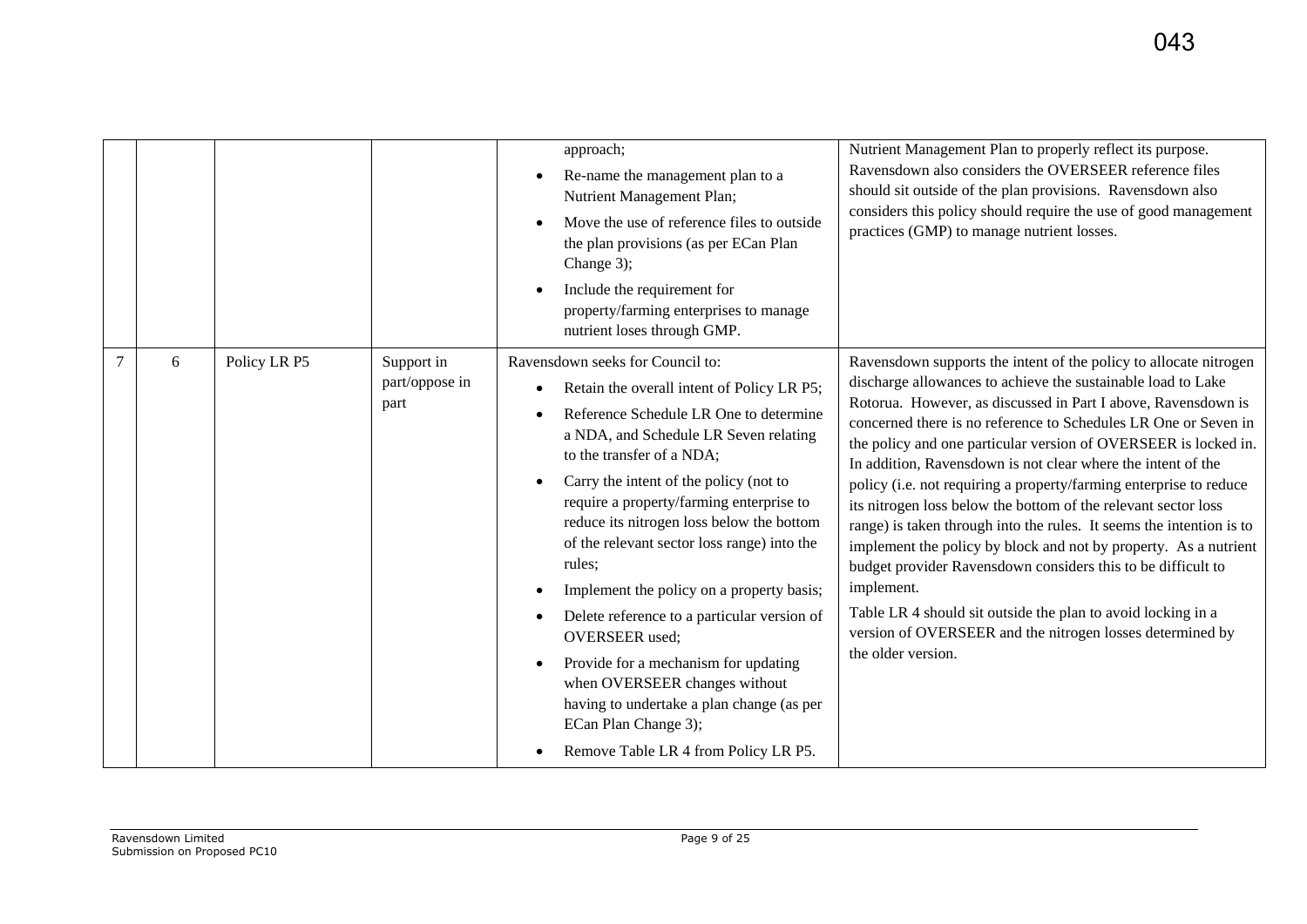| 8  | 6 | Policy LR P6  | Oppose                               | Ravensdown seeks for Council to:<br>Delete Policy LR P6; or if retained<br>Clarify its intent.                                                                                                                                                                                                                | Ravensdown is unclear what the policy is addressing and what<br>the implications are of its implementation. It seems to only<br>require a NDA to be determined for activities that are controlled<br>or non-complying, which seems contrary to Policy LR P5.<br>Ravensdown considers the policy should be deleted, or if<br>retained, clarified so that its.                                                                                                                                    |
|----|---|---------------|--------------------------------------|---------------------------------------------------------------------------------------------------------------------------------------------------------------------------------------------------------------------------------------------------------------------------------------------------------------|-------------------------------------------------------------------------------------------------------------------------------------------------------------------------------------------------------------------------------------------------------------------------------------------------------------------------------------------------------------------------------------------------------------------------------------------------------------------------------------------------|
| 9  | 6 | Policy LR P7  | Oppose in<br>part/support in<br>part | Ravensdown seeks for Council to:<br>Delete Policy LR P7; or if retained<br>Clarify its intent and its relationship with<br>the rules; re-write it to be enabling and<br>consistent with Policy LR P5; and<br>reference Schedule LR Seven.                                                                     | While Ravensdown supports the intent of encouraging efficient<br>outcomes in the Lake Rotorua catchment, it considers the policy<br>is confusing and is not consistent with Policy LR P5. It is not<br>clear what the issue the policy is trying to address, and what the<br>term 'authorised' means. It is also not clear how this this policy<br>is carried through into the rules. There is also no reference to<br>Schedule LR Seven which intends to set the methodology for<br>transfers. |
| 10 | 6 | Policy LR P8  | Support in<br>part/oppose in<br>part | Ravensdown seeks for Council to:<br>Retain the intent of Policy LR P8;<br>Re-name the management plan to a<br>Nutrient Management Plan;<br>Include the requirement for<br>property/farming enterprises to manage<br>nutrient loses through GMP;<br>Delete "(five-yearly nitrogen loss<br>reduction targets)". | Ravensdown supports the intent of the policy. However, as<br>discussed in Part I above, it considers the management plan<br>should be called a Nutrient Management Plan to properly reflect<br>its purpose. Ravensdown also considers this policy should<br>require the use of good management practices (GMP) to manage<br>nutrient losses.<br>The plan already defines Managed Reduction Targets and so it is<br>not necessary to include the definition in the policy.                       |
| 11 | 6 | Policy LR P9  | Oppose                               | Ravensdown seeks for Policy LR P9 to be deleted.                                                                                                                                                                                                                                                              | Ravensdown considers the policy has no purpose as it simply<br>mirrors the rules.                                                                                                                                                                                                                                                                                                                                                                                                               |
| 12 | 7 | Policy LR P10 | Oppose                               | Ravensdown seeks for Policy LR P10 to be<br>deleted.                                                                                                                                                                                                                                                          | Similar to Policy LR P9 above, Ravensdown considers the policy<br>has no purpose as it simply mirrors the rules.                                                                                                                                                                                                                                                                                                                                                                                |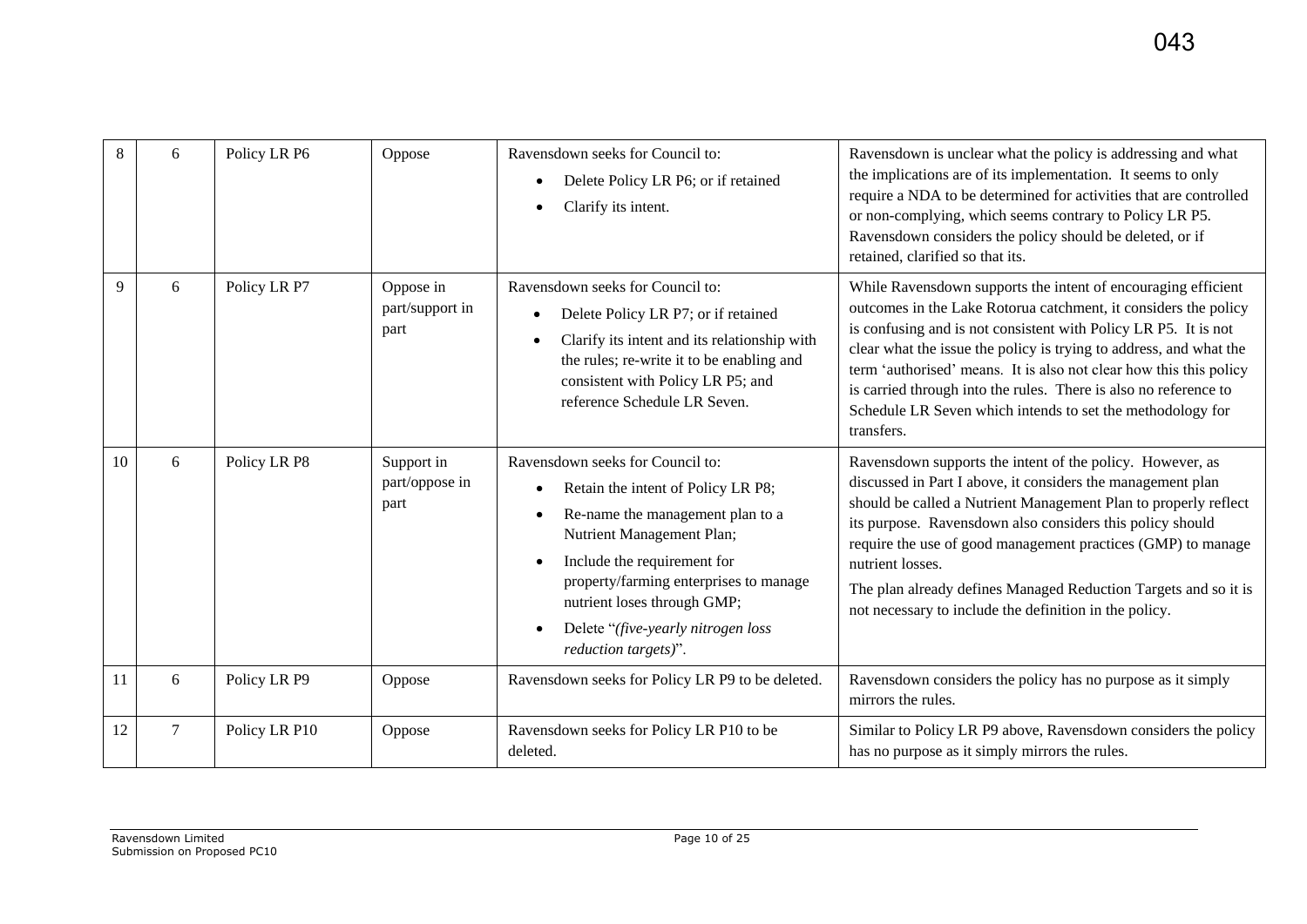| 13 |   | Policy LR P11 | Oppose                               | Ravensdown seeks for Policy LR P11 to be<br>deleted.                                                                                                                                                                                     | Similar to the above policies, Ravensdown considers the policy<br>has no purpose as it simply mirrors the rules.                                                                                                                                                                                                                                                                                                                                                                                                                                                                                                                                                                                                                        |
|----|---|---------------|--------------------------------------|------------------------------------------------------------------------------------------------------------------------------------------------------------------------------------------------------------------------------------------|-----------------------------------------------------------------------------------------------------------------------------------------------------------------------------------------------------------------------------------------------------------------------------------------------------------------------------------------------------------------------------------------------------------------------------------------------------------------------------------------------------------------------------------------------------------------------------------------------------------------------------------------------------------------------------------------------------------------------------------------|
| 14 | 7 | Policy LR P12 | Oppose                               | Ravensdown seeks for Policy LR P12 to be<br>deleted.                                                                                                                                                                                     | Similar to the above policies, Ravensdown considers the policy<br>has no purpose as it simply mirrors the rules.                                                                                                                                                                                                                                                                                                                                                                                                                                                                                                                                                                                                                        |
| 15 | 7 | Policy LR P13 | Oppose                               | Ravensdown seeks for Policy LR P13 to be deleted<br>and for the plan to include for a mechanism for<br>updating when OVERSEER changes without<br>having to undertake a plan change (as per ECan<br>Plan Change 3).                       | Similar to the above policies, Ravensdown considers the policy<br>has no purpose and locks in a version of OVERSEER that has<br>already been updated and will therefore not be available for use.<br>Ravensdown considers a definition of OVERSEER could be<br>included in the plan, and include in the plan a mechanism for<br>updating OVERSEER when there are changes without having to<br>undertake a plan change (as per ECan Plan Change 3).                                                                                                                                                                                                                                                                                      |
| 16 | 7 | Policy LR P14 | Oppose                               | Ravensdown seeks for Policy LR P14 to be<br>deleted.                                                                                                                                                                                     | Similar to the above policies, Ravensdown considers the policy<br>has no purpose. The statement that specific land uses cannot be<br>readily modelled in OVERSEER is misleading and subjective,<br>and it is unsure who has the final say as to whether OVERSEER<br>cannot be readily used.                                                                                                                                                                                                                                                                                                                                                                                                                                             |
| 17 | 7 | Policy LR P15 | Oppose                               | Ravensdown seeks for Policy LR P15 to be deleted<br>and the information requirements be listed in the<br>administrative section of the district plan.                                                                                    | Similar to the above policies, Ravensdown considers the policy<br>has no purpose and the information requirements to be supplied<br>as part of a consent application is usually included in the<br>administration section of a district plan.                                                                                                                                                                                                                                                                                                                                                                                                                                                                                           |
| 18 | 8 | Policy LR 16  | Oppose in<br>part/support in<br>part | Ravensdown seeks for Council to:<br>Retain the twenty-year duration for<br>$\bullet$<br>controlled activity consents;<br>Amend the policy to provide for a<br>minimum duration of fifteen years for a<br>Discretionary Activity consent. | Ravensdown considers farming activities need certainty, and<br>therefore supports the intent to provide for a twenty-year consent<br>duration for controlled activities. However, activities that<br>currently do not meet the controlled activity conditions default to<br>non-complying under the proposed plan (although Ravensdown's<br>submission below seeks that this as a Discretionary Activity).<br>Ravensdown do not support the intent of the policy to grant this<br>activity for durations less than 20 years, or at least not providing<br>any certainty as to the consent duration. For example, a consent<br>duration of two years would be considered to be inappropriate.<br>The policy must provide more direction. |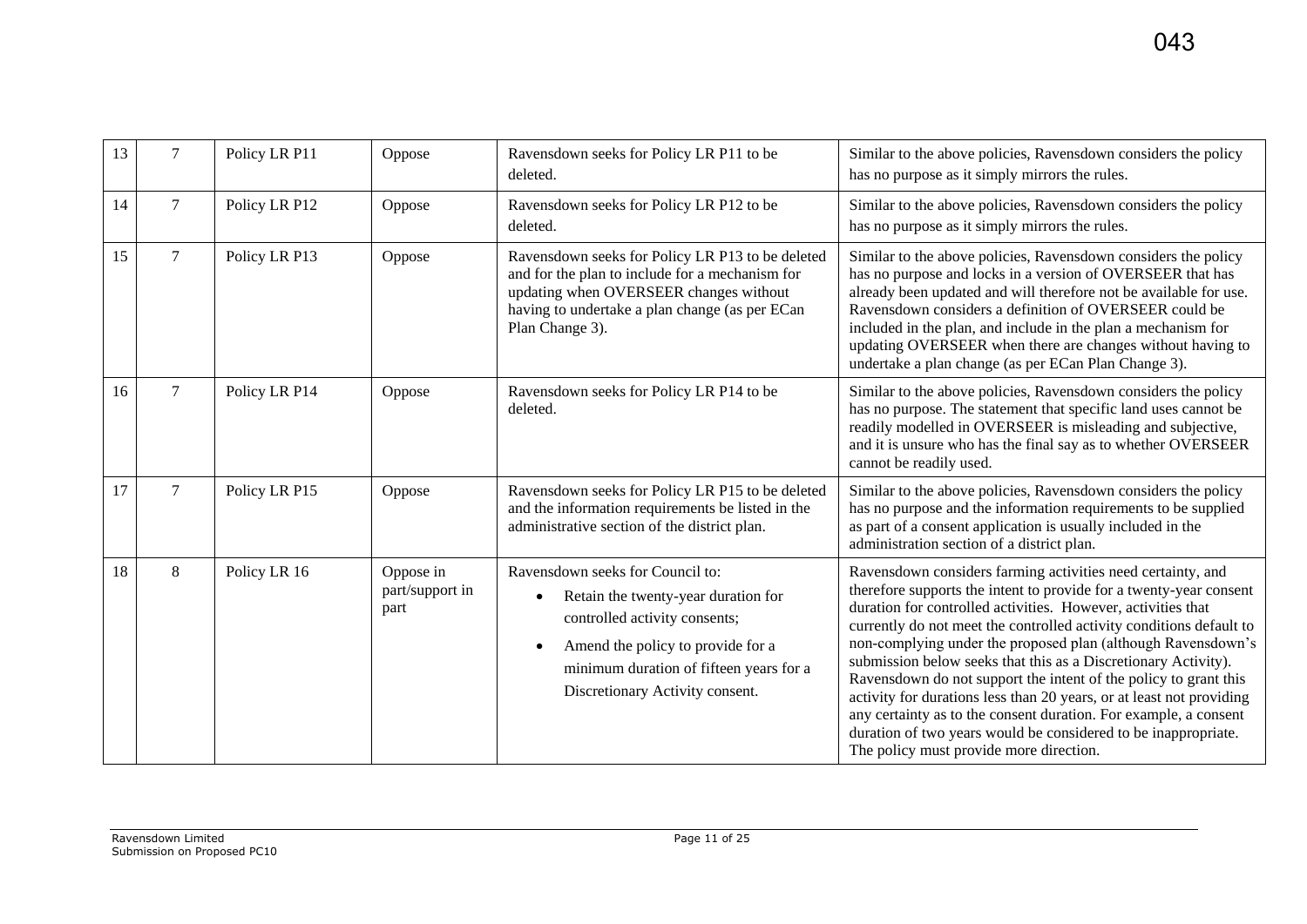| 19 | 8 | Policy LR P17                | Oppose                               | Ravensdown seeks for Policy LR P17 to be<br>deleted.                                                                                                                                                                                                                                                                                                                                                                                                                                                                                               | Ravensdown opposes the policy as it pre-empts a proper<br>assessment of a resource consent and an assessment of the<br>environmental effects as provided for in the Resource<br>Management Act.                                                                                                                                                                                                                                                                                                                                                                                                                                                                                                                                                                                                                                                                                                                                                                                                                                                                                                                                                        |
|----|---|------------------------------|--------------------------------------|----------------------------------------------------------------------------------------------------------------------------------------------------------------------------------------------------------------------------------------------------------------------------------------------------------------------------------------------------------------------------------------------------------------------------------------------------------------------------------------------------------------------------------------------------|--------------------------------------------------------------------------------------------------------------------------------------------------------------------------------------------------------------------------------------------------------------------------------------------------------------------------------------------------------------------------------------------------------------------------------------------------------------------------------------------------------------------------------------------------------------------------------------------------------------------------------------------------------------------------------------------------------------------------------------------------------------------------------------------------------------------------------------------------------------------------------------------------------------------------------------------------------------------------------------------------------------------------------------------------------------------------------------------------------------------------------------------------------|
| 20 |   | New Policy -<br>Benchmarking |                                      | Ravensdown seeks for Council to:<br>Add a new policy that clearly identifies<br>how benchmarking will be undertaken;<br>Take a revised approach to benchmarking<br>for the next 5 years and benchmark<br>property/farming enterprises on the actual<br>nutrient losses over that period.                                                                                                                                                                                                                                                           | As discussed in Part I above, Ravensdown considers Proposed<br>PC 10 lacks any policy direction regarding benchmarking, and<br>the methodology outlined in Schedule LR One is confusing.<br>Ravensdown's preference is for Council to take a revised<br>approach to benchmarking for the next 5 as opposed to reliance<br>on an historical benchmark, now over ten years old, with<br>questionable relevance to nitrogen losses under the current<br>version of OVERSEER. This would allow for actual nutrient<br>losses to be measured from a farm system meaning the<br>benchmark can be determined from actual results and the<br>percentage reduction required can be based on real not predicted<br>values.                                                                                                                                                                                                                                                                                                                                                                                                                                       |
| 21 | 9 | Method LR M5                 | Oppose in<br>part/support in<br>part | Ravensdown seeks for Council to:<br>Retain the intent to prepare a Rule<br>$\bullet$<br>Implementation Plan and include a date<br>for completing the plan and a review<br>period;<br>In (a), add a footnote to say that the<br>implementation plan will be development<br>in collaboration with the primary sector<br>representatives (and others, for example,<br>iwi etc.).<br>Develop a set of protocols for the<br>development and maintenance of a NDA<br>register to ensure its purpose is clear and<br>access is limited to retain privacy; | While Ravensdown supports the development of Rule<br>Implementation Plan, it considers timeframes are required for<br>when that plan will be prepared, and when it will be reviewed.<br>Ravensdown also considers it important that the primary industry<br>is involved in the development of any implementation plan. This<br>collaborative approach to implementation has worked with other<br>regional councils. In relation to the development and<br>maintenance of a NDA register, Ravensdown is concerned there<br>may be privacy issues regarding holding such a register, and<br>protocols may be required to determine confirm the purpose of<br>the register and who can access it. Ravensdown considers a<br>benchmark register would also be a useful tool for Council,<br>subject to similar protocols being developed.<br>In relation to (d), land use change is not necessarily required to<br>reduce nitrogen and phosphorus losses in the catchment, and<br>Ravensdown considers that council services and incentives<br>should be focused on supporting and directing farming.<br>properties to implement good management practices |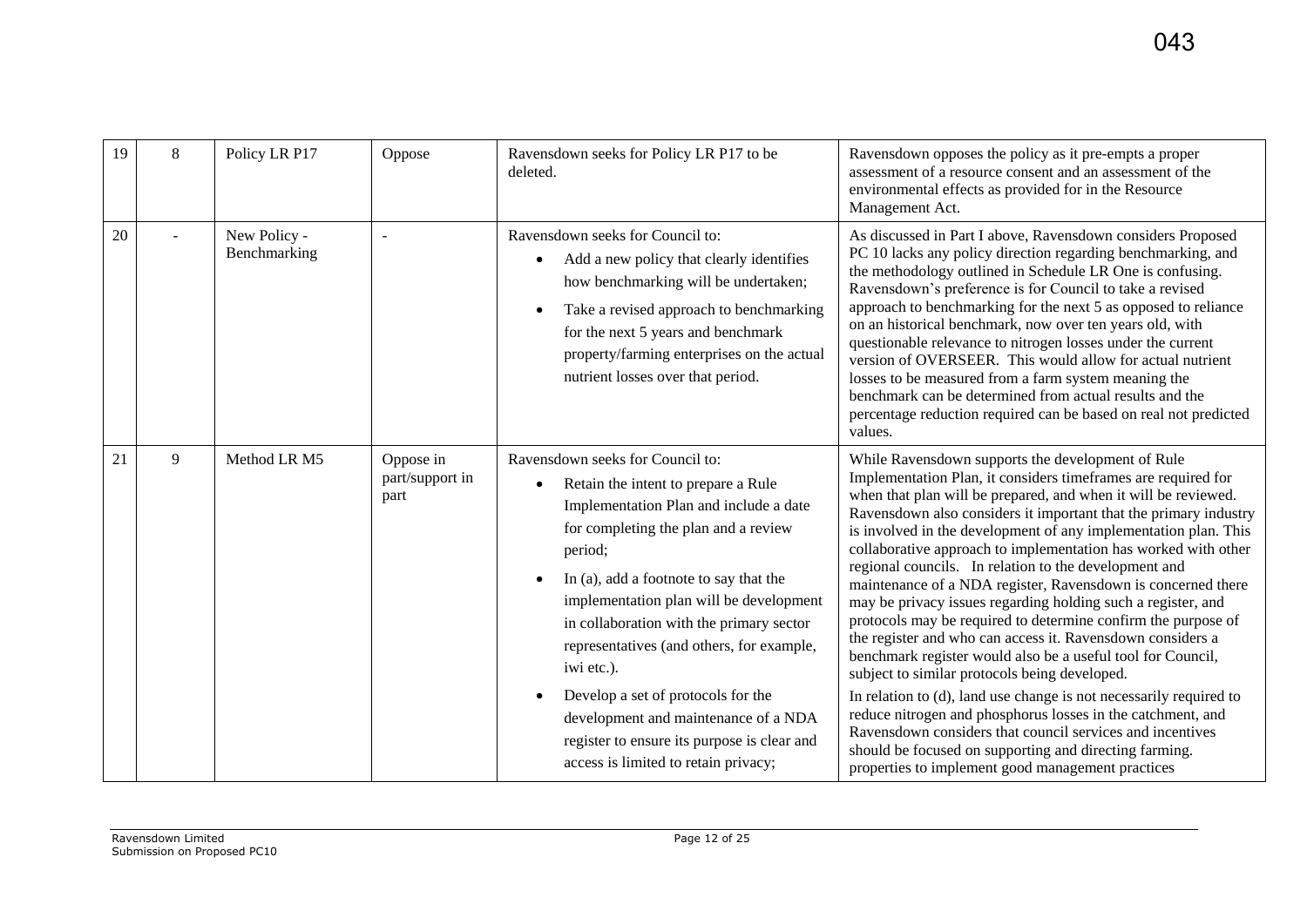|    |    |                                                                                 |                                      | Consider developing a Benchmark<br>$\bullet$<br>Register with similar protocols.<br>In (d), delete 'change and land use<br>change' and add 'practices'.                                                                                                                                                                                  | In relation to (e), while Ravensdown supports the intent, it<br>considers this matter should be a policy. Ravensdown has<br>requested Policy LR P2 be amended to include good<br>management practices and therefore (e) can be deleted.                                                                                                                                                                                  |
|----|----|---------------------------------------------------------------------------------|--------------------------------------|------------------------------------------------------------------------------------------------------------------------------------------------------------------------------------------------------------------------------------------------------------------------------------------------------------------------------------------|--------------------------------------------------------------------------------------------------------------------------------------------------------------------------------------------------------------------------------------------------------------------------------------------------------------------------------------------------------------------------------------------------------------------------|
| 22 | 10 | <b>Introduction to Rules</b><br>- first sentence                                | Oppose                               | Ravensdown seeks for Council to amend the first<br>sentence to read:<br>"Rules LR R1 to LR R13 apply to the management<br>of land use activities on properties/farming<br>enterprises in the Lake Rotorua groundwater<br>catchment for the purpose of managing nitrogen<br>loss onto or from land where it could enter Lake<br>Rotorua." | Ravensdown opposes the intention of the rule to control the input<br>of nitrogen onto land. The first sentence is not correct by<br>referring to inputs as a 'nitrogen loss'. Nitrogen inputs can be<br>managed through implementing good management practices for<br>nutrient management, including compliance with the Code of<br>Practice for fertiliser use. The rules should not intend to control<br>these inputs. |
| 23 | 10 | <b>Introduction to Rules</b><br>- Definition:<br>Property/farming<br>enterprise | Oppose                               | Ravensdown seeks for Council to delete the<br>definition of property/farming enterprise from the<br>introduction as it already included in the<br>Definitions (page 20).                                                                                                                                                                 | Ravensdown considers it is not appropriate for the definition of<br>property/farming enterprise to be included at the beginning of the<br>rules. Ravensdown notes that property/farming enterprise is<br>included in the definitions on page 20 of Proposed PC 10.                                                                                                                                                       |
| 24 | 10 | General Advice<br>Notes for rules: No. 4                                        | Oppose in part                       | Ravensdown considers there needs to be a clear<br>statement that identifies which provisions takes<br>precedence where the provisions of the operative<br>Regional Plan Water & Land Plan and Part II LR<br>and Part III LR of the proposed PC 10 address the<br>same activity.                                                          | Ravensdown considers there is a need to clearly identify how a<br>conflict will be managed for activities that are addressed by both<br>operative Regional Plan Water & Land Plan and Part II LR and<br>Part III LR of the proposed PC 10. Which rule will take<br>precedence?                                                                                                                                           |
| 25 | 10 | General Advice<br>Notes for rules: No. 5                                        | Oppose                               | Ravensdown seeks for Council to delete the<br>General Advice Notes for rules: No. 5.                                                                                                                                                                                                                                                     | Ravensdown considers the advice note serves no purpose and is<br>not necessary.                                                                                                                                                                                                                                                                                                                                          |
| 26 | 11 | Rule summary<br>flowchart                                                       | Oppose                               | Ravensdown seeks for Council to delete the rule<br>summary chart.                                                                                                                                                                                                                                                                        | Ravensdown considers the flowchart is unhelpful and serves no<br>purpose. It has been condensed and is incomplete.                                                                                                                                                                                                                                                                                                       |
| 27 | 12 | Rule LR R1                                                                      | Oppose in<br>part/support in<br>part | Ravensdown seeks for Council to:<br>Amend condition (a) to read: "there is no<br>increase in effective area, nitrogen inputs                                                                                                                                                                                                             | As discussed in Part I above, Ravensdown opposes the input<br>controls included in the rule. Input control does not necessarily<br>relate to the volume of nitrogen loss and is not 'effects' based.<br>Addressing the farm system losses is effects based and provides                                                                                                                                                  |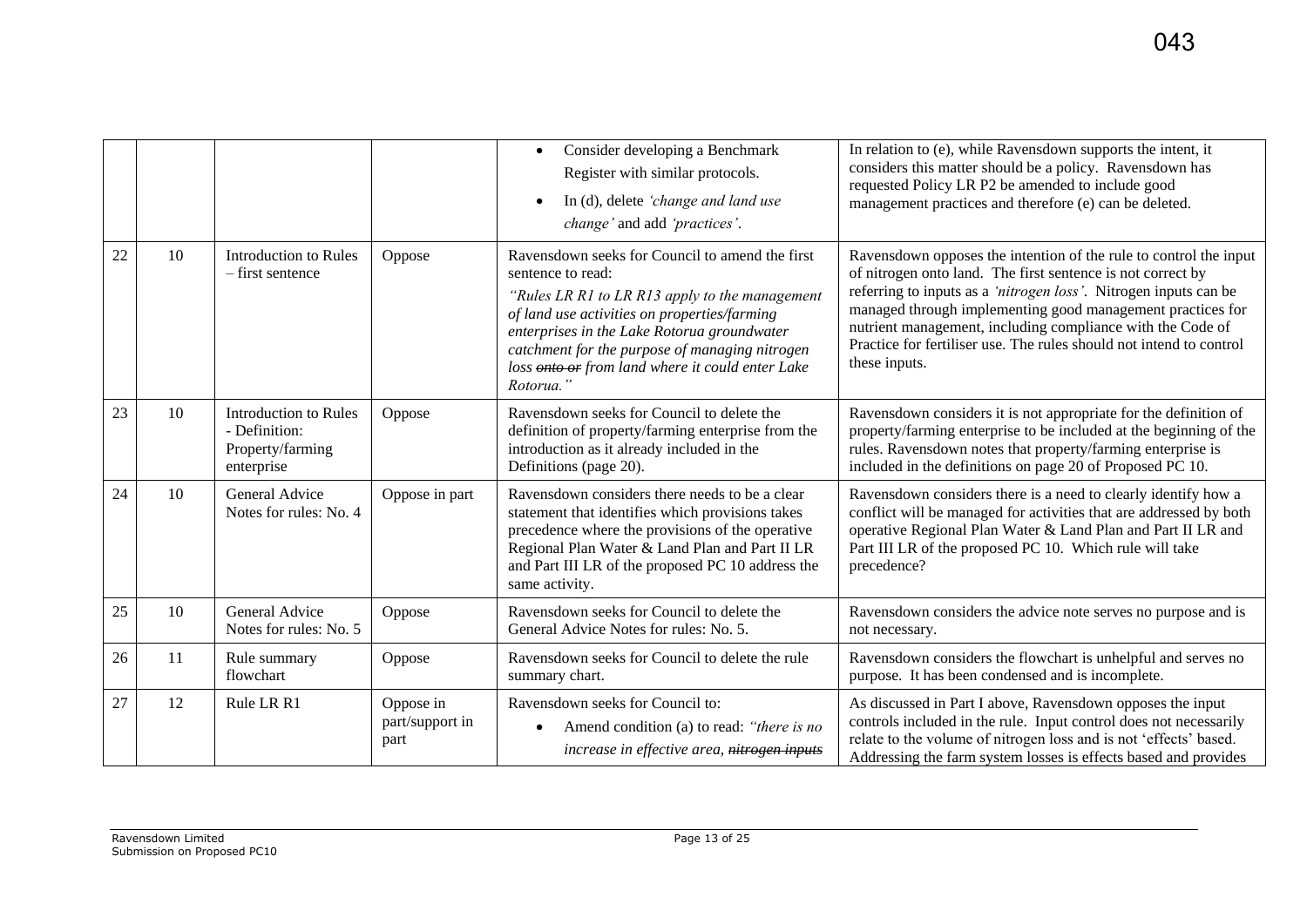|    |         |            |                                      | or stocking rates or increase in nitrogen<br>loss from the date of notification that may<br>contribute to an increase in nitrogen loss<br>onto, into or from land.";<br>Amend the plan to provide for an activity<br>that does not comply with condition (a) as<br>a restricted discretionary activity, with<br>Council restricting its discretion to that<br>matter that cannot be complied with. | for and encourages innovation and flexibility in farming<br>operations, to provide greater efficiencies.<br>The Section 32 Evaluation (section 11.7.1) recognises the<br>problems with input control and concludes 'this option will not<br>be effective in achieving the environmental target with certainty,<br>and would not incentivise efficient resource use'.<br>Ravensdown considers it is also unclear what the default rule is if<br>a property/farming enterprise cannot comply with condition (a)<br>of this rule. It seems to be Rule LR R12, which would make<br>such an activity non-complying. Ravensdown opposes this<br>outcome.<br>Ravensdown supports the permitted activity status of the rule. |
|----|---------|------------|--------------------------------------|----------------------------------------------------------------------------------------------------------------------------------------------------------------------------------------------------------------------------------------------------------------------------------------------------------------------------------------------------------------------------------------------------|----------------------------------------------------------------------------------------------------------------------------------------------------------------------------------------------------------------------------------------------------------------------------------------------------------------------------------------------------------------------------------------------------------------------------------------------------------------------------------------------------------------------------------------------------------------------------------------------------------------------------------------------------------------------------------------------------------------------|
| 28 | 12      | Rule LR R2 | Support in<br>part/oppose in<br>part | Ravensdown seeks for Council to retain the intent<br>of the rule and to:<br>Delete condition (c);<br>$\bullet$<br>Provide for the transfer of nitrogen loss<br>entitlement should be provided for as a<br>discretionary activity until 2022.                                                                                                                                                       | While Ravensdown supports the intent of the rule, it considers<br>that condition (c) should be deleted and the transfer of nitrogen<br>loss entitlement should be provided for as a discretionary activity<br>until 2022.                                                                                                                                                                                                                                                                                                                                                                                                                                                                                            |
| 29 | 12      | Rule LR R3 | Support in<br>part/oppose in<br>part | Ravensdown seeks for Council to retain the intent<br>of the rule and to:<br>Delete condition (b);<br>Provide for the transfer of nitrogen loss<br>entitlement should be provided for as a<br>discretionary activity until 2022.                                                                                                                                                                    | While Ravensdown supports the intent of the rule, it considers<br>that condition (b) should be deleted and the transfer of nitrogen<br>loss entitlement should be provided for as a discretionary activity<br>until 2022.                                                                                                                                                                                                                                                                                                                                                                                                                                                                                            |
| 30 | $12-13$ | Rule LR R4 | Support in<br>part/oppose in<br>part | Ravensdown seeks for Council to retain the intent<br>of the rule and to:<br>Delete the first bullet point in the rule;<br>Amend condition (c) to read "there is no                                                                                                                                                                                                                                 | While Ravensdown supports the intent of the rule, it considers<br>the two bullet points say essentially the same thing and the first<br>bullet point can be deleted. As discussed in Part I above,<br>Ravensdown opposes an input control approach and seeks for<br>condition (c) to be amended to delete the reference. As per                                                                                                                                                                                                                                                                                                                                                                                      |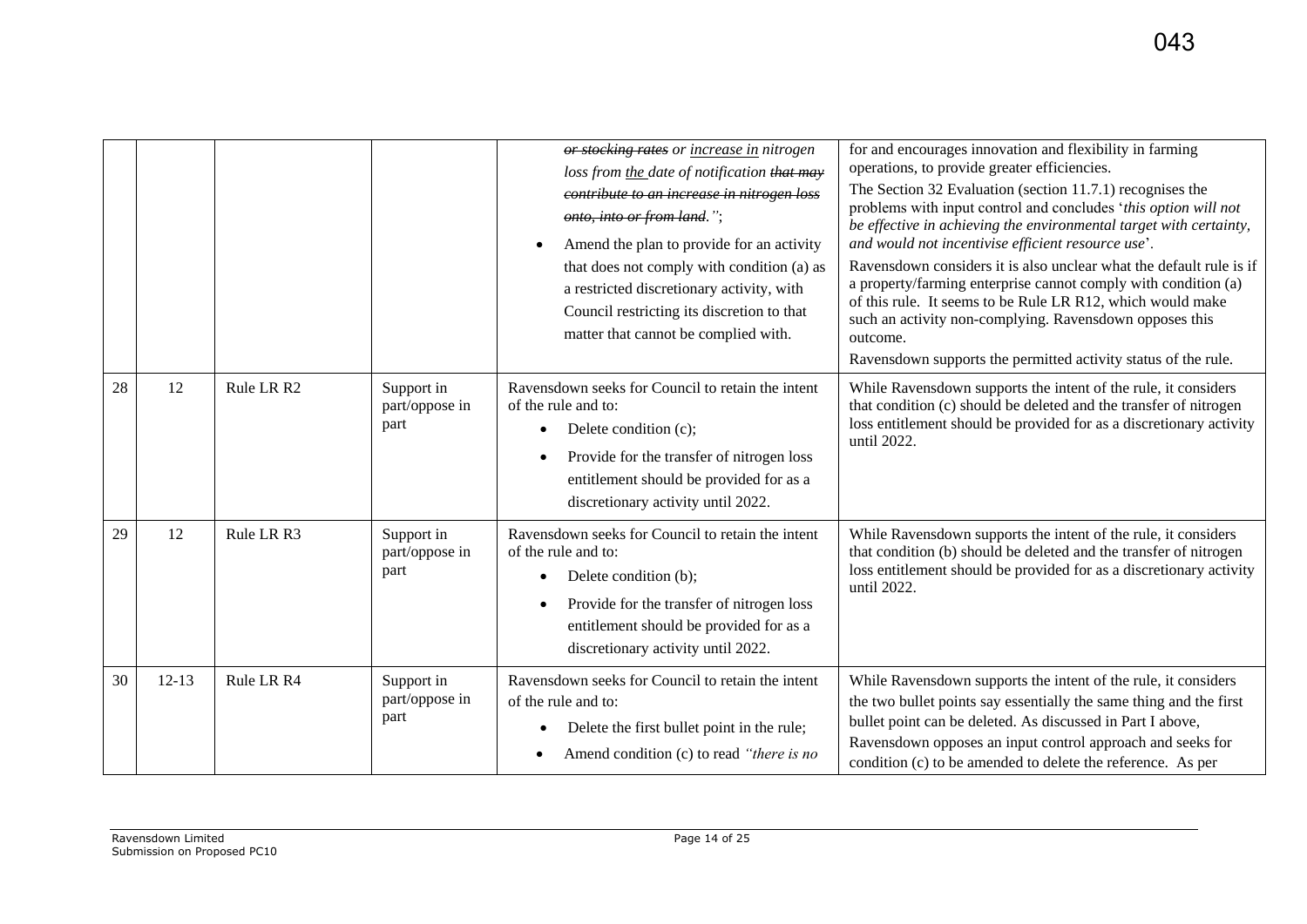|    |    |            |                                      | increase in effective area, nitrogen inputs<br>or stocking rates or increase in nitrogen<br>loss from the date of notification that may<br>contribute to an increase in nitrogen loss<br>onto, into or from land.";<br>Delete condition (d);<br>Provide for the transfer of nitrogen loss<br>entitlement should be provided for as a<br>discretionary activity until 2022.                                                                                                                         | above, condition (d) should be deleted and the transfer of<br>nitrogen loss entitlement should be provided for as a<br>discretionary activity until 2022.                                                                                                                                                                                                                                                      |
|----|----|------------|--------------------------------------|----------------------------------------------------------------------------------------------------------------------------------------------------------------------------------------------------------------------------------------------------------------------------------------------------------------------------------------------------------------------------------------------------------------------------------------------------------------------------------------------------|----------------------------------------------------------------------------------------------------------------------------------------------------------------------------------------------------------------------------------------------------------------------------------------------------------------------------------------------------------------------------------------------------------------|
| 31 | 13 | Rule LR R5 | Support in<br>part/oppose in<br>part | Ravensdown seeks for Council to retain the intent<br>of the rule and to:<br>Amend condition (a) to read "there is no<br>increase in effective area, nitrogen inputs<br>or stocking rates or increase in nitrogen<br>loss from the date of notification that may<br>contribute to an increase in nitrogen loss<br>onto, into or from land.";<br>Delete condition (c);<br>Provide for the transfer of nitrogen loss<br>entitlement should be provided for as a<br>discretionary activity until 2022. | While Ravensdown supports the intent of the rule, as discussed<br>in Part I above, Ravensdown opposes an input control approach<br>and seeks for condition (a) to be amended to delete the reference.<br>As per above, condition (c) should be deleted and the transfer of<br>nitrogen loss entitlement should be provided for as a<br>discretionary activity until 2022.                                      |
| 32 | 14 | Rule LR R6 | Oppose in part                       | Ravensdown seeks for Council to delete Rule LR<br>R6. If Council decides to retain the rule, amend it<br>as follows:<br>Amend condition (b) to read "there is no<br>increase in effective area, nitrogen inputs<br>or-stocking rates or nitrogen loss from the                                                                                                                                                                                                                                     | Ravensdown considers it is not clear why a particular rule is<br>required for those properties that were 'not previously managed'<br>by Rules 11 to 11F. This brings in a new level of complexity that<br>does not seem warranted. Also, the rule could include properties<br>within the Lake Rotorua catchment that were not 'actively'<br>managed in accordance with these old rules. If Council retains the |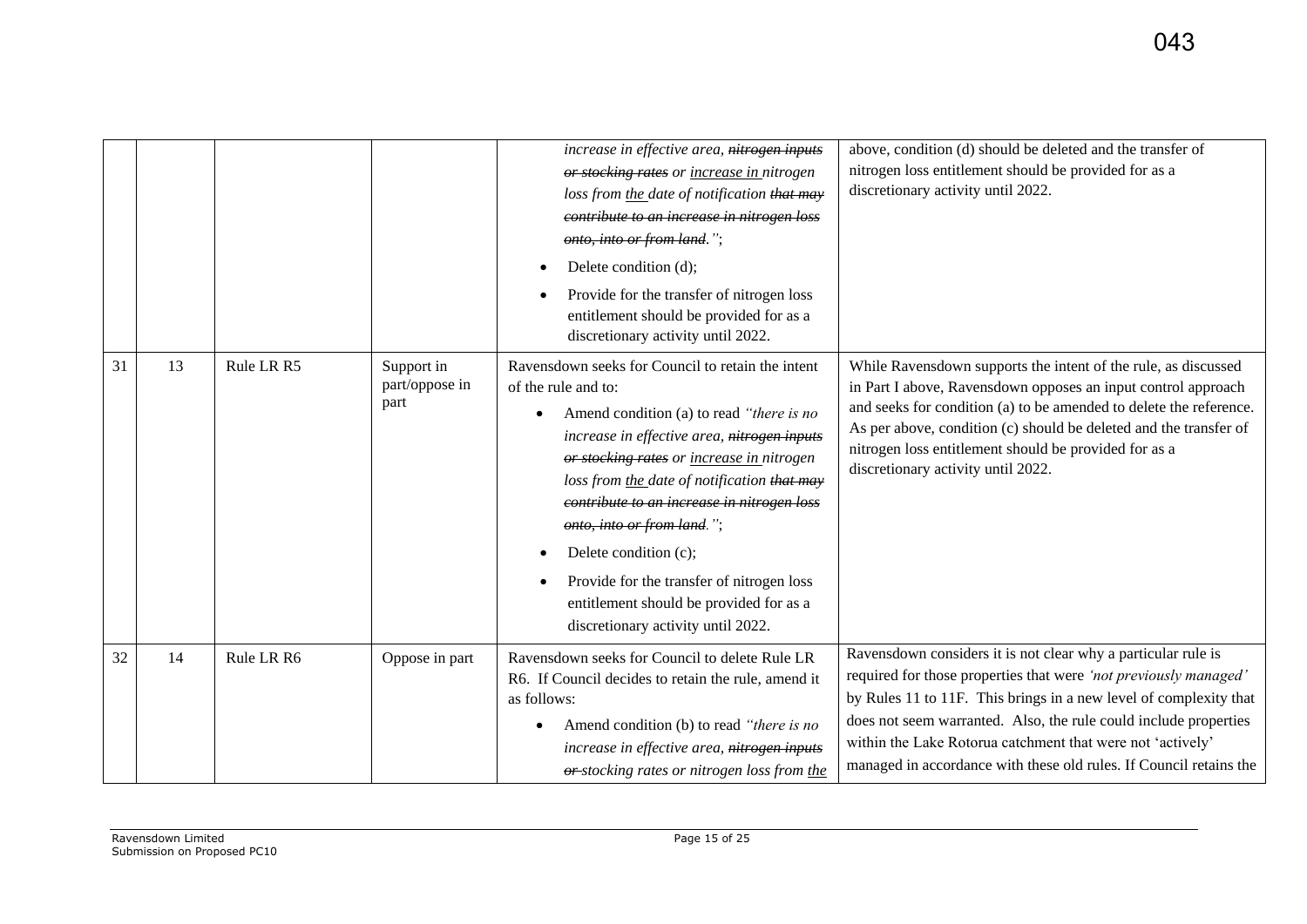|    |           |            |                                      | date of notification that may contribute to<br>an increase in nitrogen loss onto, into or<br>from land.";<br>Delete condition (d);<br>Provide for the transfer of nitrogen loss<br>entitlement should be provided for as a<br>discretionary activity until 2022;<br>Amend the title (in bold) to provide for<br>٠<br>farming activities that are not otherwise<br>permitted by rules R2, R3, R4, or R5.                                                                                                                                                                                                                                                                            | rule, as discussed in Part I above, Ravensdown opposes an input<br>control approach and seeks for condition (b) to be amended to<br>delete the reference. As per above, condition (d) should be<br>deleted and the transfer of nitrogen loss entitlement should be<br>provided for as a discretionary activity until 2022.<br>The second bullet point states that this rule also provides for<br>farming activities that were not otherwise permitted by Rules R2<br>to R5, however the title of the rule does not specify that. This<br>may lead to confusion by a resource user trying to determine<br>where their activity sits in the plan.                                                                                                                                                                                                                                                                                                                                                                                                                                                                                                              |
|----|-----------|------------|--------------------------------------|------------------------------------------------------------------------------------------------------------------------------------------------------------------------------------------------------------------------------------------------------------------------------------------------------------------------------------------------------------------------------------------------------------------------------------------------------------------------------------------------------------------------------------------------------------------------------------------------------------------------------------------------------------------------------------|--------------------------------------------------------------------------------------------------------------------------------------------------------------------------------------------------------------------------------------------------------------------------------------------------------------------------------------------------------------------------------------------------------------------------------------------------------------------------------------------------------------------------------------------------------------------------------------------------------------------------------------------------------------------------------------------------------------------------------------------------------------------------------------------------------------------------------------------------------------------------------------------------------------------------------------------------------------------------------------------------------------------------------------------------------------------------------------------------------------------------------------------------------------|
| 33 | $14 - 15$ | Rule LR R7 | Oppose in<br>part/support in<br>part | Ravensdown seeks for Council to:<br>Amend condition (a) to read; "prepared<br>$\bullet$<br>by a suitable qualified and experienced<br>person <del>, demonstrating that the</del><br>property/farming enterprise's nitrogen<br>loss is less than 68% of the nitrogen loss<br>rate generated by the drystock reference<br>file prescribed in Schedule LR Five."<br>Amend condition (a) to include the<br>requirement to provide annual information<br>in accordance with Schedule LR Three for<br>monitoring purposes and a Nutrient<br>Budget to be submitted every three years;<br>Delete Condition (a) (2);<br>Delete condition (b);<br>Provide for the transfer of nitrogen loss | Ravensdown considers there is a need to provide a definition of<br>"low intensity farming activities" in the definitions section, as<br>opposed to having the definition within the body of the rules.<br>Ravensdown considers the words in (a) "demonstrating that<br>thein Schedule LR Five" are not needed as they repeat the<br>requirement that is already stated in the rule above. Ravensdown<br>supports the requirement of condition $(a)(1)$ to submit annual<br>information, but the focus should just be for monitoring purposes<br>and not that the inputs are controlled to see if they stay the same.<br>In condition (a) an Overseer nutrient budget should only be<br>submitted every three years to ensure that the nitrogen losses are<br>less than 68% of the reference file, therefore the focus on the<br>inputs is not warranted or required.<br>Ravensdown considers condition $(a)(2)$ makes no sense, as it asks<br>for the provision of a nutrient budget which demonstrates that the<br>farms nitrogen loss is less than the nitrogen loss of the reference<br>file, and not that the farms nitrogen losses are less than 68% of |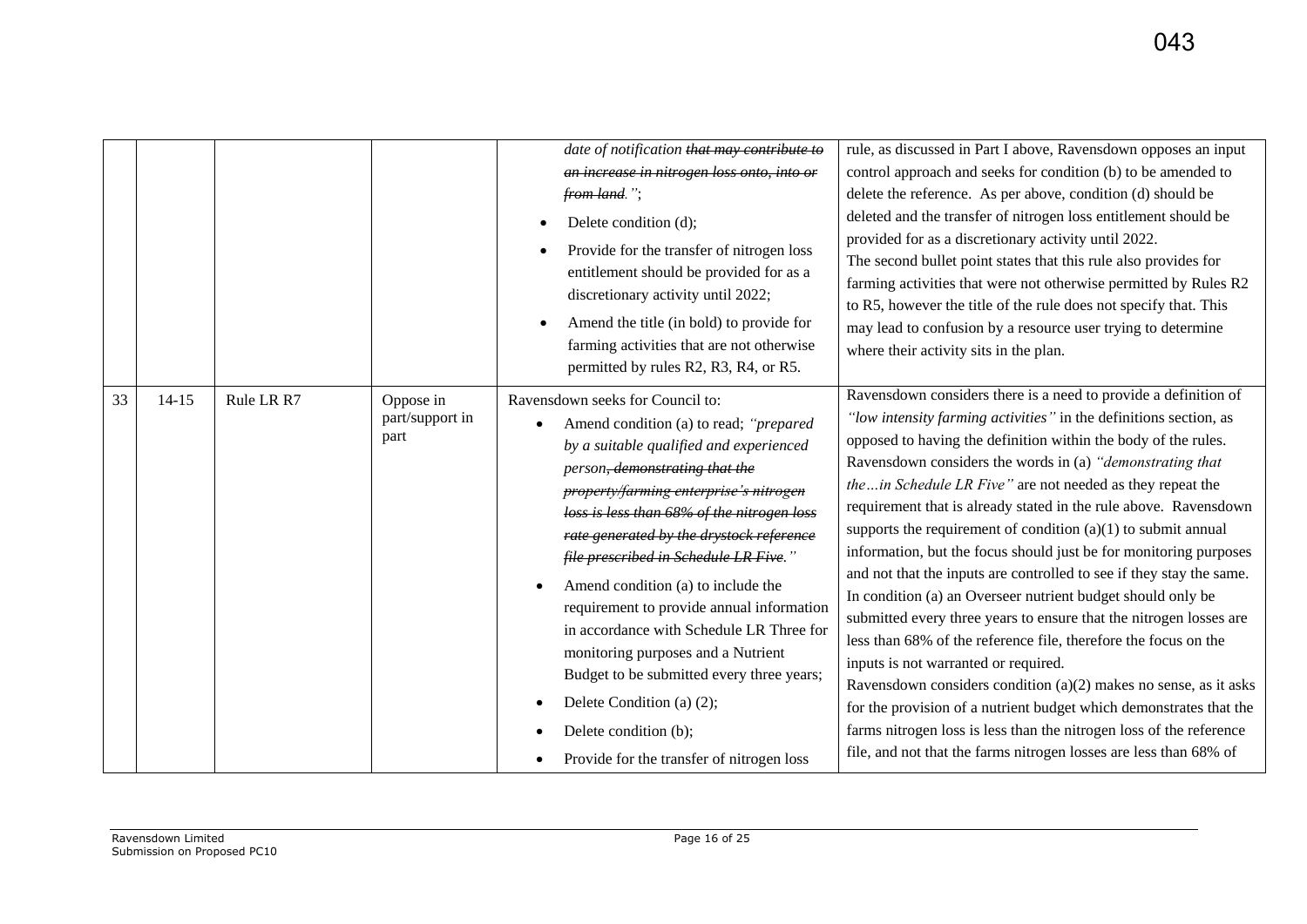|    |         |            |                                      | entitlement should be provided for as a<br>discretionary activity until 2022.                                                                                                                                                                                                                                                                                                                                                                                                                                                                                                                                                                                                                                                                                                                                                                                                                            | the reference file. Under the definition if a farm is above 68% of<br>the reference drystock file then that activity is not a low intensity<br>and would be considered under another rule. As per above,<br>condition (b) should be deleted and the transfer of nitrogen loss<br>entitlement should be provided for as a discretionary activity until<br>2022.                                                                                                                                                                                                                                                                                                                                                                                                                                                                                                                                                                                                                                                                                                                                                |
|----|---------|------------|--------------------------------------|----------------------------------------------------------------------------------------------------------------------------------------------------------------------------------------------------------------------------------------------------------------------------------------------------------------------------------------------------------------------------------------------------------------------------------------------------------------------------------------------------------------------------------------------------------------------------------------------------------------------------------------------------------------------------------------------------------------------------------------------------------------------------------------------------------------------------------------------------------------------------------------------------------|---------------------------------------------------------------------------------------------------------------------------------------------------------------------------------------------------------------------------------------------------------------------------------------------------------------------------------------------------------------------------------------------------------------------------------------------------------------------------------------------------------------------------------------------------------------------------------------------------------------------------------------------------------------------------------------------------------------------------------------------------------------------------------------------------------------------------------------------------------------------------------------------------------------------------------------------------------------------------------------------------------------------------------------------------------------------------------------------------------------|
| 34 | $15-16$ | Rule LR R8 | Support in<br>part/oppose in<br>part | Ravensdown seeks to retain the controlled activity<br>status of the rule, and the intention to consider any<br>consent application on a non-notified basis.<br>Ravensdown also seeks Council to amend Rule LR<br>R8 as follows:<br>Amend the title of the rule to read (or<br>similar): "The use of land for farming<br>activities either on properties/farming<br>enterprises less than 40 hectares in<br>effective area, or that were not previously<br>managed by Rule 11 to 11F, that-where<br>neither do not meet permitted activity<br>conditions";<br>Refer to a Nutrient Management Plan in<br>condition (b) and matters of control (v)<br>and $(vi)$ ;<br>Delete matters of control (ii), or if<br>retained, be limited to the requirement of a<br>nutrient budget which shows that the<br>agreed targets are being met;<br>Delete matters of control (iii);<br>As part of requiring a Nutrient | Ravensdown supports the controlled activity status of the rule,<br>and the intent of the rule to adopt a non-notified approach.<br>Notwithstanding this support, Ravensdown considers the<br>following matters should be addressed:<br>The title of Rule LR R8 is confusing and needs to be<br>amended to apply to either less than 40 hectares or areas not<br>previously managed by Rule $11 - 11F$ where either do not<br>meet the permitted activity conditions.<br>Condition (b) and matters of control (v) and (vi) should be<br>$\bullet$<br>amended refer to a Nutrient Management Plan, as discussed<br>in Part I above.<br>Matters of control (ii) should be deleted, or if retained be<br>$\bullet$<br>limited to the requirement of a nutrient budget which shows<br>that the agreed targets are being met.<br>Matters of control (iii) does not seem to be necessary and<br>should be deleted.<br>As part of requiring a Nutrient Management Plan, Council<br>$\bullet$<br>should require a Nutrient Budget be prepared that is valid for<br>3 years, unless there is a significant farm change. |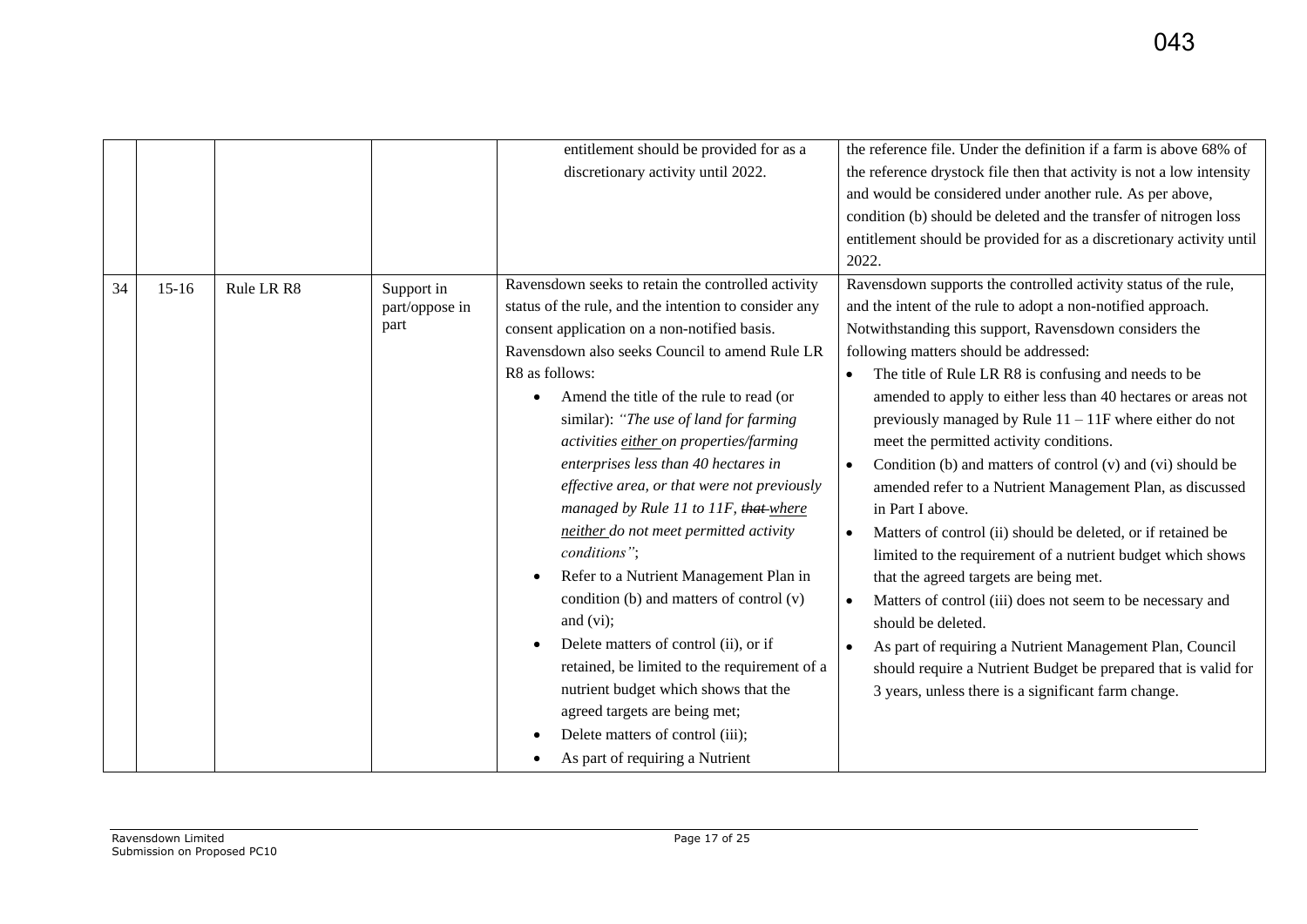|    |    |             |                                      | Management Plan, Council should require<br>a Nutrient Budget be prepared that is valid<br>for 3 years, unless there is a significant<br>farm change.                                                                                                                                                                                                                                                                                                                                                                                                                                                                                                                                                                                     |                                                                                                                                                                                                                                                                                                                                                                                                                                                                                                                                                                                                                                                                                                                                                                                                                                                    |
|----|----|-------------|--------------------------------------|------------------------------------------------------------------------------------------------------------------------------------------------------------------------------------------------------------------------------------------------------------------------------------------------------------------------------------------------------------------------------------------------------------------------------------------------------------------------------------------------------------------------------------------------------------------------------------------------------------------------------------------------------------------------------------------------------------------------------------------|----------------------------------------------------------------------------------------------------------------------------------------------------------------------------------------------------------------------------------------------------------------------------------------------------------------------------------------------------------------------------------------------------------------------------------------------------------------------------------------------------------------------------------------------------------------------------------------------------------------------------------------------------------------------------------------------------------------------------------------------------------------------------------------------------------------------------------------------------|
| 35 | 16 | Rule LR R9  | Support in<br>part/oppose in<br>part | Ravensdown seeks to retain the controlled activity<br>status of the rule, and the intention to consider any<br>consent application on a non-notified basis.<br>Ravensdown also seeks Council to amend Rule LR<br>R9 as follows:<br>Refer to a Nutrient Management Plan in<br>condition (b) and matters of control $(v)$<br>and $(vi)$ ;<br>Delete matters of control (ii), or if<br>retained, be limited to the requirement of a<br>nutrient budget which shows that the<br>agreed targets are being met;<br>Delete matters of control (iii);<br>As part of requiring a Nutrient<br>Management Plan, Council should require<br>a Nutrient Budget be prepared that is valid<br>for 3 years, unless there is a significant<br>farm change. | Ravensdown supports the controlled activity status of the rule,<br>and the intent of the rule to adopt a non-notified approach.<br>Notwithstanding this support, Ravensdown considers the<br>following matters should be addressed:<br>Condition (b) and matters of control (v) and (vi) should be<br>amended refer to a Nutrient Management Plan, as discussed<br>in Part I above.<br>Matters of control (ii) should be deleted, or if retained be<br>limited to the requirement of a nutrient budget which shows<br>that the agreed targets are being met.<br>Matters of control (iii) does not seem to be necessary and<br>should be deleted.<br>As part of requiring a Nutrient Management Plan, Council<br>$\bullet$<br>should require a Nutrient Budget be prepared that is valid for<br>3 years, unless there is a significant farm change. |
| 36 | 17 | Rule LR R10 | Support in<br>part/oppose in<br>part | Ravensdown seeks to retain the controlled activity<br>status of the rule, and the intention to allow for the<br>transfer of nitrogen loss entitlement and consider<br>any consent application on a non-notified basis.<br>Ravensdown also seeks Council to amend Rule LR                                                                                                                                                                                                                                                                                                                                                                                                                                                                 | Ravensdown supports the controlled activity status of the rule, the<br>intent of the rule to allow for the transfer of nitrogen loss<br>entitlements, and the intent of the rule to adopt a non-notified<br>approach.<br>Notwithstanding this support, Ravensdown considers the                                                                                                                                                                                                                                                                                                                                                                                                                                                                                                                                                                    |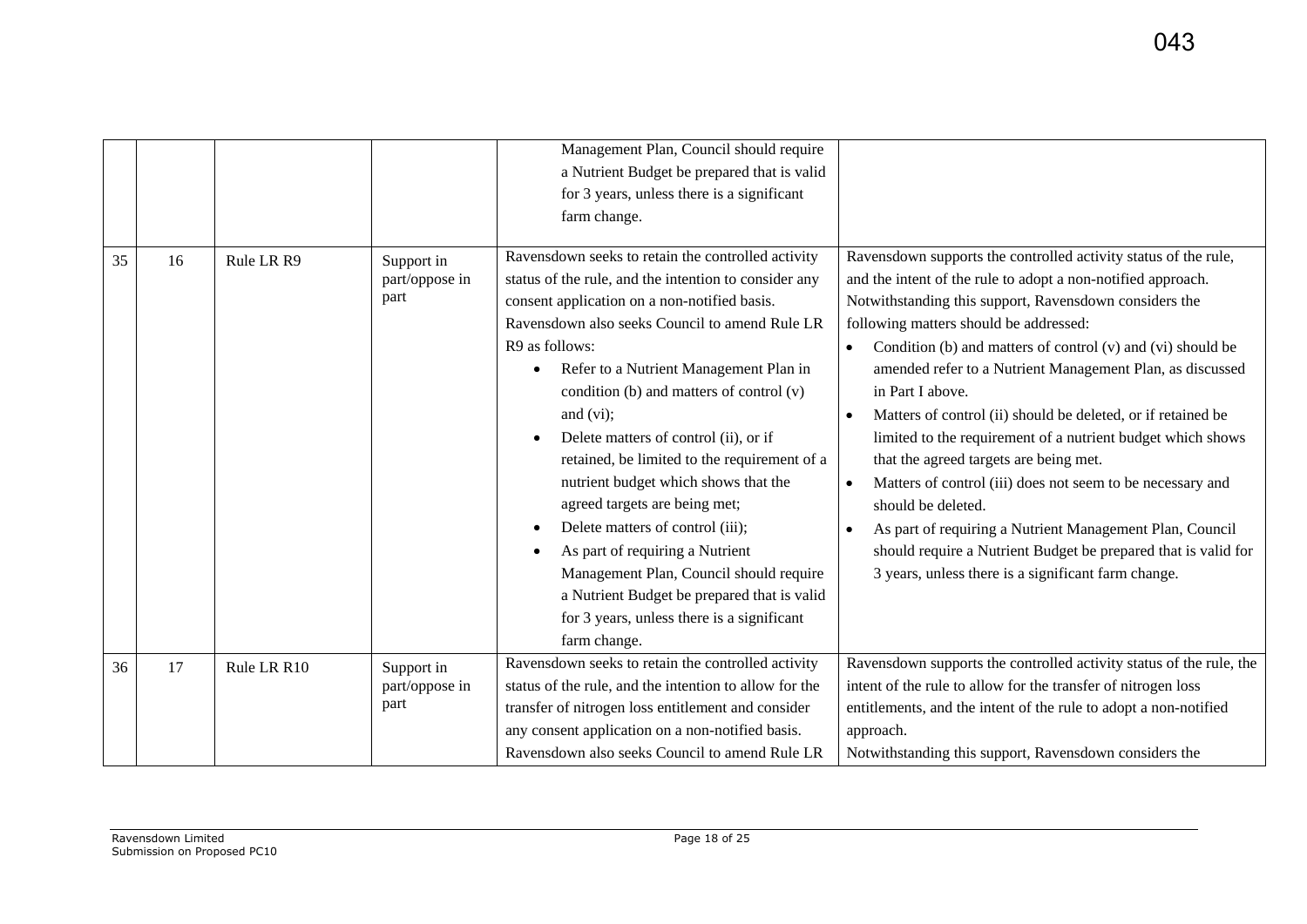|    |    |             |        | R10 as follows:<br>Refer to a Nutrient Management Plan in<br>condition (c) and matters of control (v)<br>and $(vi)$ ;<br>Delete matters of control (ii), or if<br>retained, be limited to the requirement of a<br>nutrient budget which shows that the<br>agreed targets are being met;<br>Delete matters of control (iii);<br>As part of requiring a Nutrient<br>Management Plan, Council should require<br>a Nutrient Budget be prepared that is valid<br>for 3 years, unless there is a significant<br>farm change. | following matters should be addressed:<br>Condition (c) and matters of control (v) and (vi) should be<br>$\bullet$<br>amended refer to a Nutrient Management Plan, as discussed<br>in Part I above.<br>Matters of control (ii) should be deleted, or if retained be<br>$\bullet$<br>limited to the requirement of a nutrient budget which shows<br>that the agreed targets are being met.<br>Matters of control (iii) does not seem to be necessary and<br>$\bullet$<br>should be deleted.<br>As part of requiring a Nutrient Management Plan, Council<br>$\bullet$<br>should require a Nutrient Budget be prepared that is valid for<br>3 years, unless there is a significant farm change. |
|----|----|-------------|--------|------------------------------------------------------------------------------------------------------------------------------------------------------------------------------------------------------------------------------------------------------------------------------------------------------------------------------------------------------------------------------------------------------------------------------------------------------------------------------------------------------------------------|----------------------------------------------------------------------------------------------------------------------------------------------------------------------------------------------------------------------------------------------------------------------------------------------------------------------------------------------------------------------------------------------------------------------------------------------------------------------------------------------------------------------------------------------------------------------------------------------------------------------------------------------------------------------------------------------|
| 37 | 18 | Rule LR R11 | Oppose | Ravensdown seeks for the Council to delete Rule<br>LR R11.                                                                                                                                                                                                                                                                                                                                                                                                                                                             | Ravensdown considers this rule is it not required and can be<br>deleted. Schedule LR Six has provision for an alternative model<br>for farms that cannot be modelled with OVERSEER. The<br>farming activity can be assessed under another relevant rule, as<br>long as there is a provision in that rule for a Nutrient<br>Management Plan to be undertaken (Rules LR R8-10).                                                                                                                                                                                                                                                                                                                |
| 38 | 19 | Rule LR R12 | Oppose | Ravensdown seeks for Council to amend Rule LR<br>R12 to be a Discretionary Activity.                                                                                                                                                                                                                                                                                                                                                                                                                                   | Ravensdown does not consider it is necessary or appropriate for<br>an activity unable to meet the permitted or controlled activity<br>conditions should default to a non-complying activity and<br>submits that the status be amended to Discretionary.<br>Discretionary activity status still allows for Council to decline<br>consent, but does not require a resource user who may have<br>minor adverse effects to go through the additional two gate-way<br>test required when applying for a non-complying activity.<br>Ravensdown considers the plan requires some flexibility which a<br>non-complying activity does not allow.                                                      |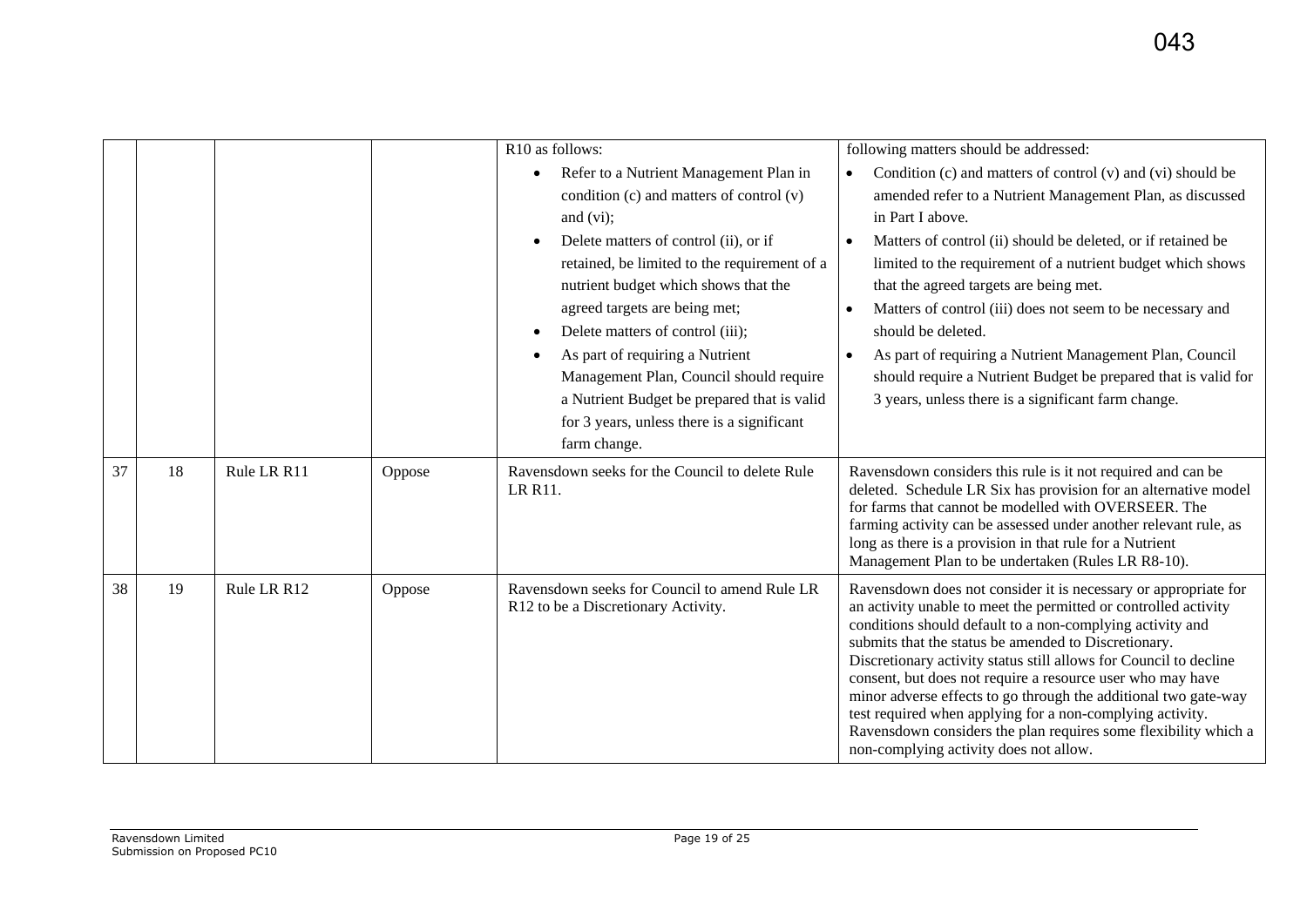| 39 | 20 | New Definition: Low<br><b>Intensity Farming</b> |                 | Ravensdown seeks for Council to add a new<br>definition of 'low intensity farming'.                                                                                                                                                                                                                                                                                                                                    | Ravensdown considers there is a need to provide a definition of<br>'low intensity farming activities' as this term is used in the rules<br>(including Rule LR R7). Words that reflect Rule LR R7 would be<br>appropriate.                                                                                                                                                                                                                                                                                                                                                                                                                                                              |
|----|----|-------------------------------------------------|-----------------|------------------------------------------------------------------------------------------------------------------------------------------------------------------------------------------------------------------------------------------------------------------------------------------------------------------------------------------------------------------------------------------------------------------------|----------------------------------------------------------------------------------------------------------------------------------------------------------------------------------------------------------------------------------------------------------------------------------------------------------------------------------------------------------------------------------------------------------------------------------------------------------------------------------------------------------------------------------------------------------------------------------------------------------------------------------------------------------------------------------------|
| 40 | 20 | Definition: Nitrogen<br><b>Budget</b>           |                 | Ravensdown seeks for the definition of a Nitrogen<br>Budget to be amended by adding the following to<br>the definition: " outputs. Nitrogen Budgets must<br>be prepared using the OVERSEER Nutrient Budget<br>model (or an alternative model authorised by the<br>Regional council) and must be prepared by a<br>suitably qualitied person certified under the<br>Certified Nutrient Management Advisor<br>Programme." | Ravensdown considers the definitions should specify that a<br>Nitrogen Budget is typically produced by an OVERSEER<br>Nutrient Budget or an alternative approved by the Regional<br>Council, as specified in Schedule LR Six. A suitably qualified<br>person needs to provide an OVERSEER Nutrient Budget for<br>regulatory purposes and must be a Certified Nutrient<br>Management Advisor certified under the Certified Nutrient<br>Management Advisor Programme.<br>Ravensdown considers the proposed definition is vague and<br>could be met, for example, by a rudimentary estimate of crop<br>nutrient removal and fertiliser inputs alone, assessed by many<br>different means. |
| 41 | 21 | Definition: Nitrogen<br>Management Plan         |                 | Ravensdown seeks for Council to delete the<br>reference to a 'Nitrogen Management Plan' and<br>replace it with the term 'Nutrient Management<br>Plan'.                                                                                                                                                                                                                                                                 | As discussed above, Ravensdown seeks for Council to delete the<br>term 'Nitrogen Management Plan' and replace it with 'Nutrient'<br>Management Plan'. The current definition of Nitrogen<br>Management Plan can be retained for the term 'Nutrient<br>Management Plan'.                                                                                                                                                                                                                                                                                                                                                                                                                |
| 42 | 21 | Definition:<br>Property/farming<br>enterprise   | Support in part | Ravensdown seeks for Council to amend the<br>definition to read:<br>"A single operating unit regardless of its<br>ownership structure, size, arrangement and<br>number of parcels and legal tenure that is<br>managed for the purposes of nutrient<br>management."                                                                                                                                                     | Ravensdown considers the definition of property/farming<br>enterprise to include that they are managed for the purposes of<br>nutrient management.                                                                                                                                                                                                                                                                                                                                                                                                                                                                                                                                     |
| 43 | 21 | Definition:<br>Nitrogen Discharge<br>Allowance  | Oppose          | Ravensdown seeks for Council to delete the<br>definition and replace it with the definition in<br>Schedule LR One:<br>"A property/farming enterprise's Nitrogen                                                                                                                                                                                                                                                        | Ravensdown considers there needs to be consistency in the use of<br>terms and definitions for clarity.<br>The current Nitrogen Discharge Allowance definition could be<br>interpreted as saying two different things:                                                                                                                                                                                                                                                                                                                                                                                                                                                                  |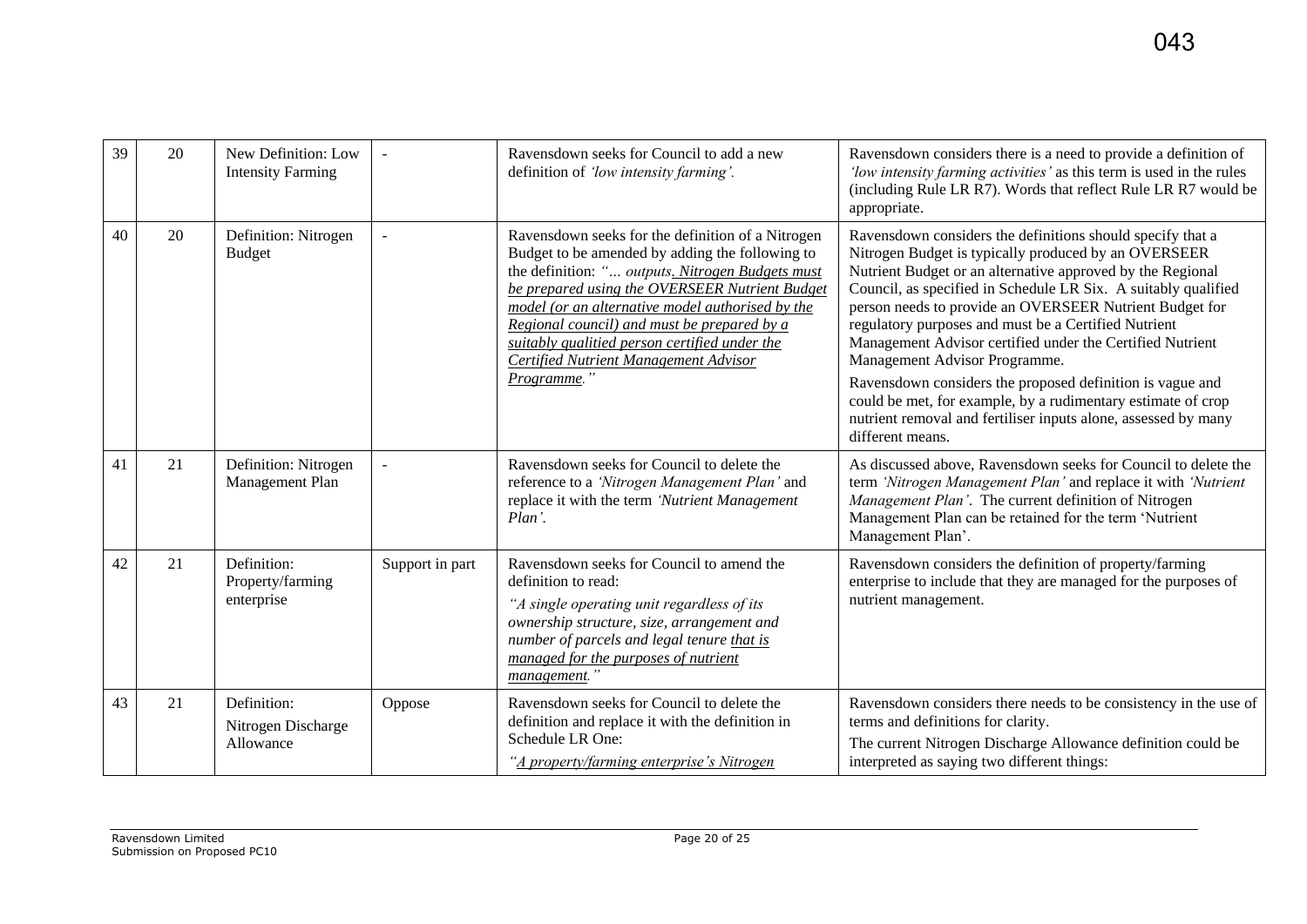|    |    |                                                                 |                                       | Discharge Allowance equals the sum of the<br>allowable nitrogen losses, post 2032, for all of the<br>blocks within the property/farming enterprise<br>(drystock, dairy, bush/scrub, plantation forestry<br>and house block)."                                                                                                                                                                                                                | Nitrogen Discharge Allowance is a maximum annual<br>nitrogen loss per farm; or<br>That the Nitrogen Discharge Allowance is a maximum<br>nitrogen loss per block.                                                                                                                                                                                                                                                       |
|----|----|-----------------------------------------------------------------|---------------------------------------|----------------------------------------------------------------------------------------------------------------------------------------------------------------------------------------------------------------------------------------------------------------------------------------------------------------------------------------------------------------------------------------------------------------------------------------------|------------------------------------------------------------------------------------------------------------------------------------------------------------------------------------------------------------------------------------------------------------------------------------------------------------------------------------------------------------------------------------------------------------------------|
| 44 | 21 | Definition:<br>Overseer file                                    | Oppose                                | Ravensdown seeks for Council to replace the<br>definition with the following:<br>"An Overseer File represents the record of farm<br>system data which is used to execute the<br><b>OVERSEER Nutrient Budgets model for a single</b><br>analysis of the farm and its management system."                                                                                                                                                      | Ravensdown considers the current definition is the same as the<br>Nitrogen Budget and does not accurately represent what an<br>Overseer File is.                                                                                                                                                                                                                                                                       |
| 45 | 21 | Definition:<br>Reference files                                  | Oppose in<br>part/support in<br>place | Ravensdown seeks Council to replace the<br>definition with the following:<br>"Reference files are Overseer files that have been<br>created for hypothetical dairy and drystock<br>properties that:<br>Have geophysical characteristics that are<br>representative of the catchment (soil,<br>slope and rainfall) which are used to<br>represent the permitted activity nitrogen<br>loss for the sector for the average<br>property at 2032." | Ravensdown supports consistency of terminology used where<br>possible. The suggested definition is adapted from Step 1 in<br>Schedule LR Five – Use of OVERSEER and Reference Files.                                                                                                                                                                                                                                   |
| 46 | 21 | Definitions:<br>Suitably qualified<br>and experienced<br>person | Oppose in part                        | Ravensdown seeks for Council to replace the first<br>bullet point with the following:<br>"Is a Certified Nutrient Management<br>Adviser, certified under the Nutrient<br><b>Management Adviser Certification</b>                                                                                                                                                                                                                             | Ravensdown considers that the first bullet point should be<br>deleted as procedures should be specified in the rules and<br>methods (procedural protocols do not make a person qualified<br>and suitably experienced).<br>Ravensdown also considers the reference to intermediate and<br>advanced sustainable Nutrient Management Course should be<br>deleted. Even though they are a necessary prerequisite, they are |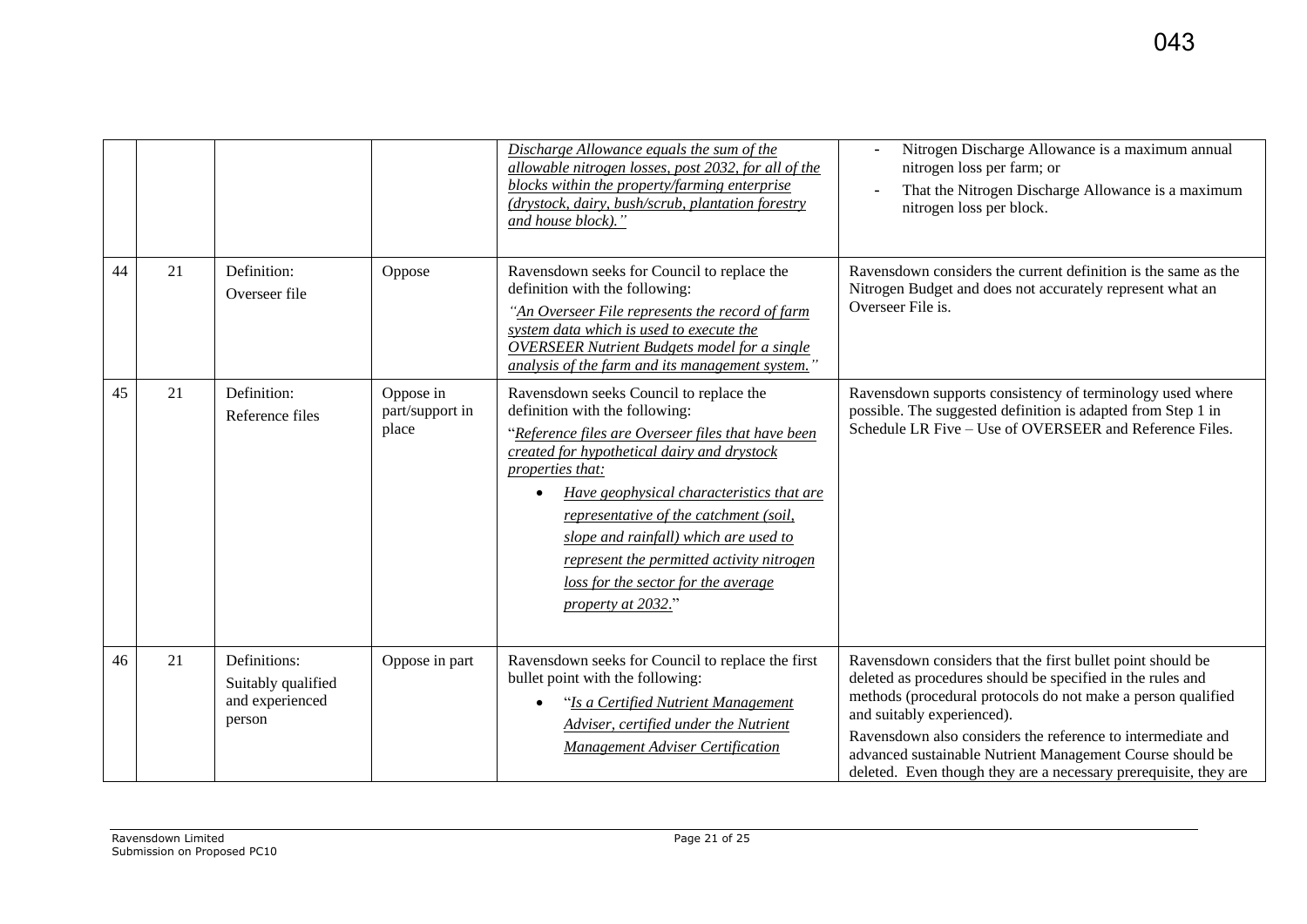|    |    |                                        |                | Programme and";<br>Delete reference to intermediate and<br>advanced Sustainable Nutrient<br>Management Course in bullet point two.                                                                                                                                                                                                                                                                                                    | a component of Certification under the CNMA programme.                                                                                                                                                                                                                                                                                                                                                                                                                                                                                                                                                                                                                                                                                                                                   |
|----|----|----------------------------------------|----------------|---------------------------------------------------------------------------------------------------------------------------------------------------------------------------------------------------------------------------------------------------------------------------------------------------------------------------------------------------------------------------------------------------------------------------------------|------------------------------------------------------------------------------------------------------------------------------------------------------------------------------------------------------------------------------------------------------------------------------------------------------------------------------------------------------------------------------------------------------------------------------------------------------------------------------------------------------------------------------------------------------------------------------------------------------------------------------------------------------------------------------------------------------------------------------------------------------------------------------------------|
| 47 | 21 | New Definition:<br><b>Start Points</b> |                | Ravensdown seeks for Council to provide a<br>definition that defines how the 2032 Nitrogen<br>Discharge Allowance start point is determined.                                                                                                                                                                                                                                                                                          | As discussed Part 1 above, Ravensdown considers there is<br>confusion over a property's Rule 11 status from the previous<br>Land and Water Regional Plan. Schedule LR One does not<br>adequately or accurately define how the 2032 Nitrogen<br>Discharge Allowance start point is determined. The implication<br>is that a property uses the actual benchmark from 2004 having<br>used an old version of Overseer which is likely not relevant.<br>There may be issues over blocks sold and bought which would<br>have implications on the benchmark figure.<br>In its submission below on Schedule LR One Ravensdown seeks<br>the old Rule 11 benchmark approach to be deleted. However, if<br>Council decides to retain this approach, the start points needs to<br>be better defined. |
| 48 | 22 | Schedule LR One                        | Oppose in part | Ravensdown seeks for Council to either:<br>$\mathbf{i}$ .<br>Delete the old Rule 11 benchmark and<br>revise its approach to benchmarking<br>developed in Schedule LR One by:<br>Measuring the actual nutrient losses<br>$\bullet$<br>from a farm system for the next 5<br>years;<br>Determining a benchmark and the<br>percentage reduction required from<br>actual results; or<br>If Council retains the current approach, to<br>ii. | As discussed in Part I above, Ravensdown considers the<br>benchmarking approach is confusing and unhelpful. In<br>particular, it is not clear how a benchmark under the previous<br>Rule 11 was developed; what time period or modelling was used<br>(presumably an older OVERSEER version); and therefore the<br>relevance as a starting point questionable and may be<br>meaningless.<br>Ravensdown considers Council should take a revised approach to<br>benchmarking for the next 5 years as opposed to an historical<br>benchmark based on questionable modelling.                                                                                                                                                                                                                 |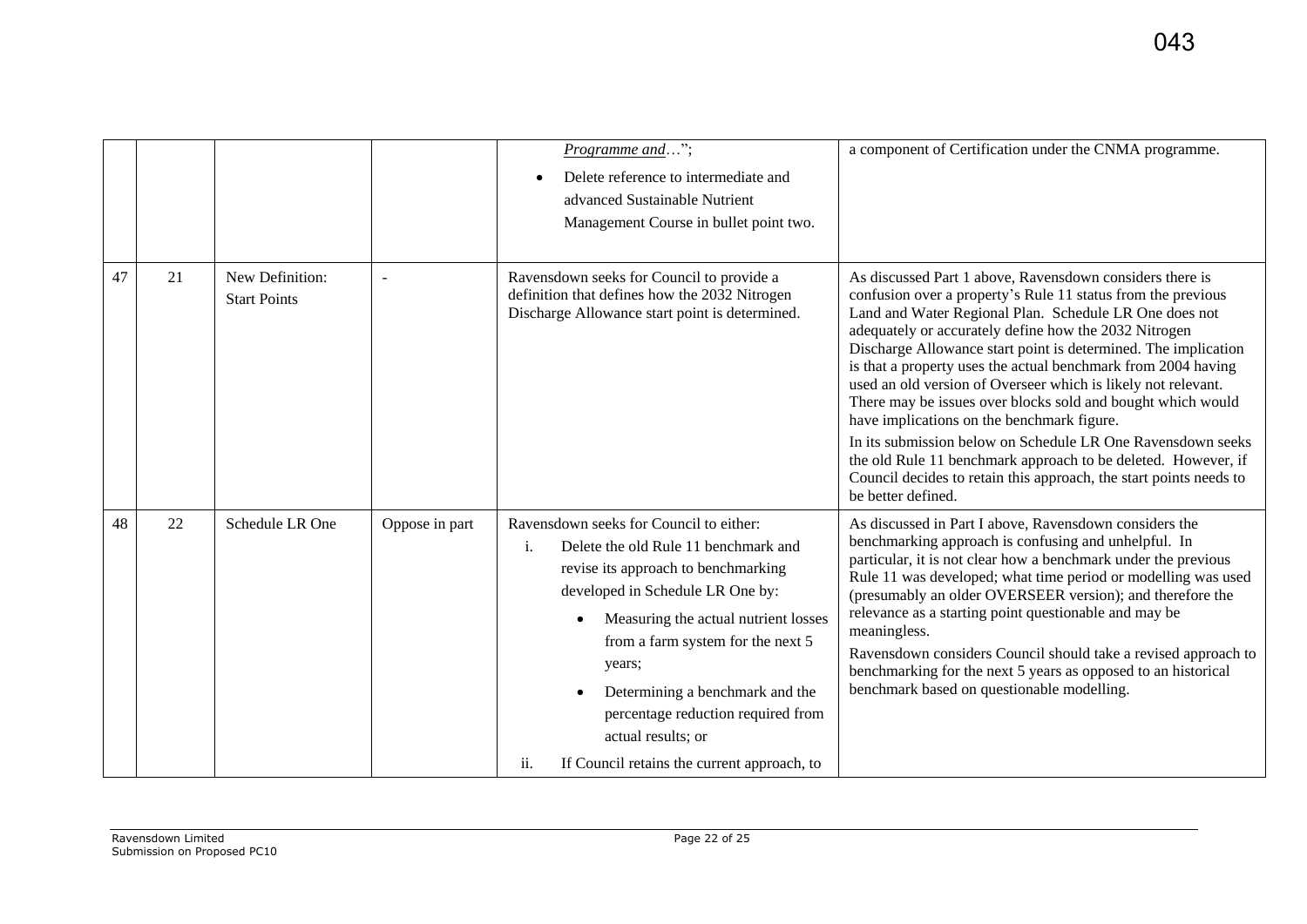|    |    |                 |                 | better define the start point determination,<br>using the old benchmarking<br>process/results.<br>A suggested definition would be: "The<br>nitrogen loss benchmark for a block and<br>for a property as a sum of all block<br>nitrogen loss benchmarks developed in<br>accordance with Schedule LR One."                                                                                                                                                                                                                                                                                                                                                                                                                                                               |                                                                                                                                                                                                                                                                                                                                                                                                                                                                                                                                                                                                                                       |
|----|----|-----------------|-----------------|------------------------------------------------------------------------------------------------------------------------------------------------------------------------------------------------------------------------------------------------------------------------------------------------------------------------------------------------------------------------------------------------------------------------------------------------------------------------------------------------------------------------------------------------------------------------------------------------------------------------------------------------------------------------------------------------------------------------------------------------------------------------|---------------------------------------------------------------------------------------------------------------------------------------------------------------------------------------------------------------------------------------------------------------------------------------------------------------------------------------------------------------------------------------------------------------------------------------------------------------------------------------------------------------------------------------------------------------------------------------------------------------------------------------|
| 49 | 25 | Schedule LR Two | Support in part | Ravensdown seeks for Council to amend Schedule<br>LR Two to:<br>Provide the nitrogen loss value which<br>$\bullet$<br>provides for permitted activity land use<br>under Rule LR R4;<br>Make it clear the Stocking Rate limits are<br>default representations of the nitrogen<br>loss value for permitted activity on farms/<br>farming enterprises between 5 and 10<br>hectares in effective area;<br>Make it clear they are introduced for<br>efficiencies in administration and<br>capability to manage small properties,<br>where detailed modelling of farm system<br>losses is not warranted;<br>Ravensdown also seeks for Council to amend the<br>title of Schedule LR Two to make it clear the<br>stocking rates are a Default nitrogen loss<br>representation. | While Ravensdown is opposed to input limits based on stocking<br>rate (for reasons discussed in Part 1 above), it recognises the<br>benefits of using a simple look-up table as a surrogate for<br>nitrogen loss outputs for application of permitted activity for low<br>intensity properties less than 10 Ha. Ravensdown considers this<br>is a pragmatic solution to free up resources and technical<br>capability to address more intensive farm system output<br>assessments. Ravensdown considers the stocking rate should be<br>a default option for the specified nitrogen loss value for low<br>intensity land use activity. |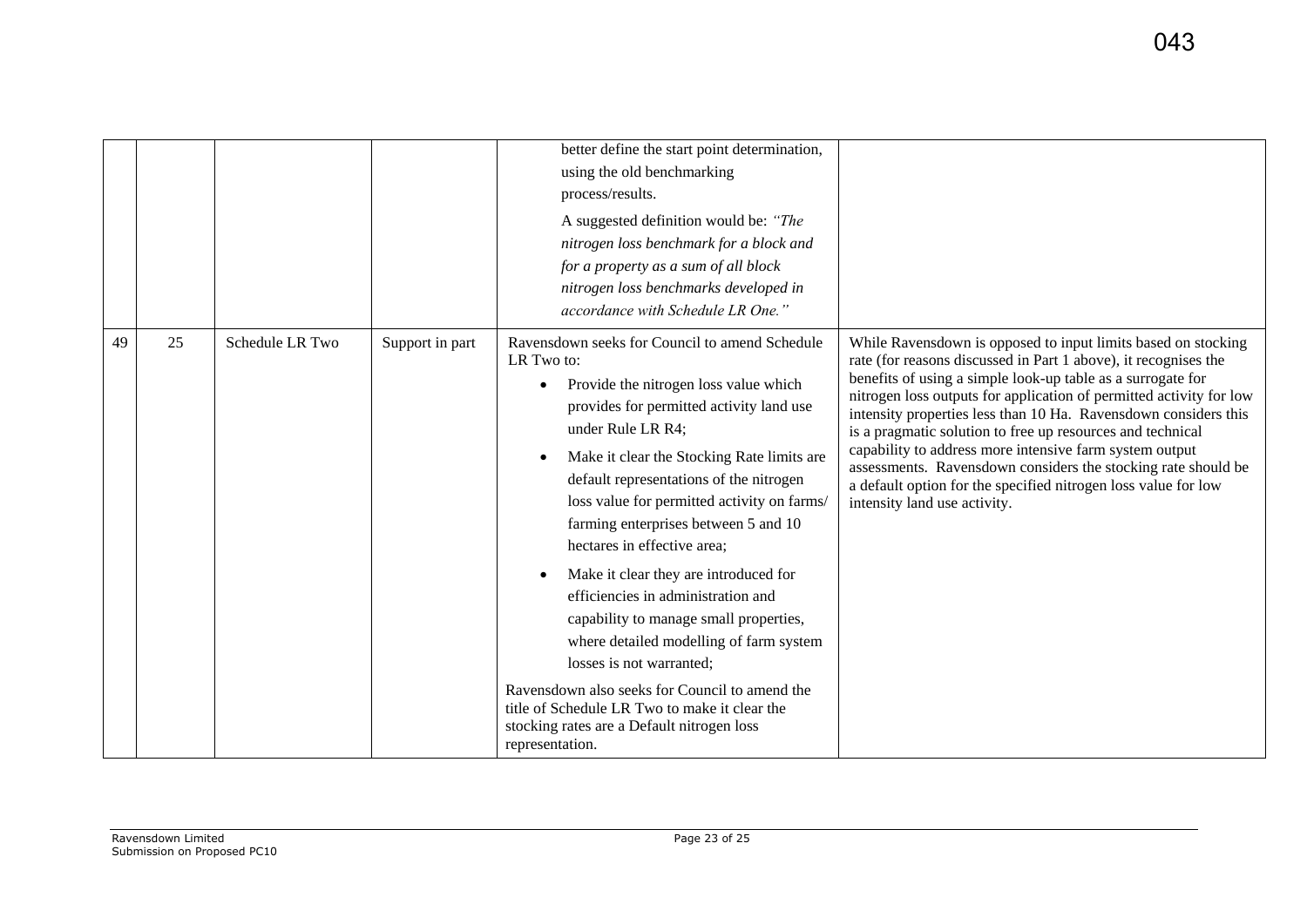| 50 | 27 | <b>Schedule LR Three</b> | Support in part                      | Ravensdown seeks for Council to retain a clear<br>format for information requirements to be collected<br>to manage nutrient losses effectively. It should also<br>be clear that the use of farm data to place limits on<br>farm system inputs is not intended.                                                                                                                                                                                                                                        | While Ravensdown opposes the use of the information and<br>records proposed in Schedule 3 to impose input limits, it is<br>recognised that good information is needed to provide for an<br>effective output based Nutrient Management Plan and for the<br>generation of OVERSEER files.                                                                                                                                                                                                                                                                                                       |
|----|----|--------------------------|--------------------------------------|-------------------------------------------------------------------------------------------------------------------------------------------------------------------------------------------------------------------------------------------------------------------------------------------------------------------------------------------------------------------------------------------------------------------------------------------------------------------------------------------------------|-----------------------------------------------------------------------------------------------------------------------------------------------------------------------------------------------------------------------------------------------------------------------------------------------------------------------------------------------------------------------------------------------------------------------------------------------------------------------------------------------------------------------------------------------------------------------------------------------|
| 51 | 29 | Schedule LR Five         | Oppose in part                       | Ravensdown seeks for Council to:<br>Remove reference to a specific<br><b>OVERSEER</b> version;<br>Delete the requirement for "annual"<br>OVERSEER nutrient budget files to be<br>submitted as part of a consent or permitted<br>activity conditions. Nutrient Budgets<br>should be valid for three years at least,<br>unless there is a significant farm system<br>change.                                                                                                                            | As Discussed in Part 1 above, Ravensdown opposes the reference<br>to one particular version of OVERSEER, and in particular<br>version 6.2.0 has already been superseded but is specifically<br>referenced in the Plan Change. Ravensdown considers<br>OVERSEER calculations should sit outside the Plan, within a<br>reference document.<br>Ravensdown also opposes the use of annual nutrient budgets from<br>OVERSEER. As a long term annual average model, nutrient<br>budgets should last for three years at least, unless there is a<br>significant farm system change.                  |
| 52 | 32 | Schedule LR Six          | Oppose in<br>part/support in<br>part | Ravensdown seeks for Council to adopt the term<br>'Nutrient Management Plan' rather than 'Nitrogen'<br>Management Plan'.<br>Ravensdown also seeks for Council to define the<br>term 'significant farm change' to provide certainty<br>to the resource user $-$ it is suggested that the terms<br>'significant farm change' from section 7(ii) and<br>'substantial change' from Table LR 5 in Schedule<br>LR One be combined into one definition and<br>explained qualitatively and/or quantitatively. | As discussed above, Ravensdown prefers the term 'Nutrient<br>Management Plan' which better reflects the intent of the<br>mechanism, and the wider management of nutrients (including<br>phosphorus) as included in Schedule LR Six.<br>Ravensdown also considers clarity is required regarding what<br>constitutes a 'significant farm system change'. It is suggested that<br>the terms 'significant farm change' from section 7(ii) and<br>'substantial change' from Table LR 5 in Schedule LR One be<br>combined into one definition and explained qualitatively and/or<br>quantitatively. |
| 53 | 34 | Schedule LR Seven        | Oppose in part                       | Ravensdown considers the phrase 'Evidence will be<br>required of the legal basis of managed Nitrogen<br>Discharge Allowance' requires an explanation to<br>assist the plan users to understand what is expected.                                                                                                                                                                                                                                                                                      | Ravensdown considers the phrase 'Evidence will be required of<br>the legal basis of managed Nitrogen Discharge Allowance<br>transfer' needs an explanation. It is not clear what this means<br>and how such information is to be provided.                                                                                                                                                                                                                                                                                                                                                    |